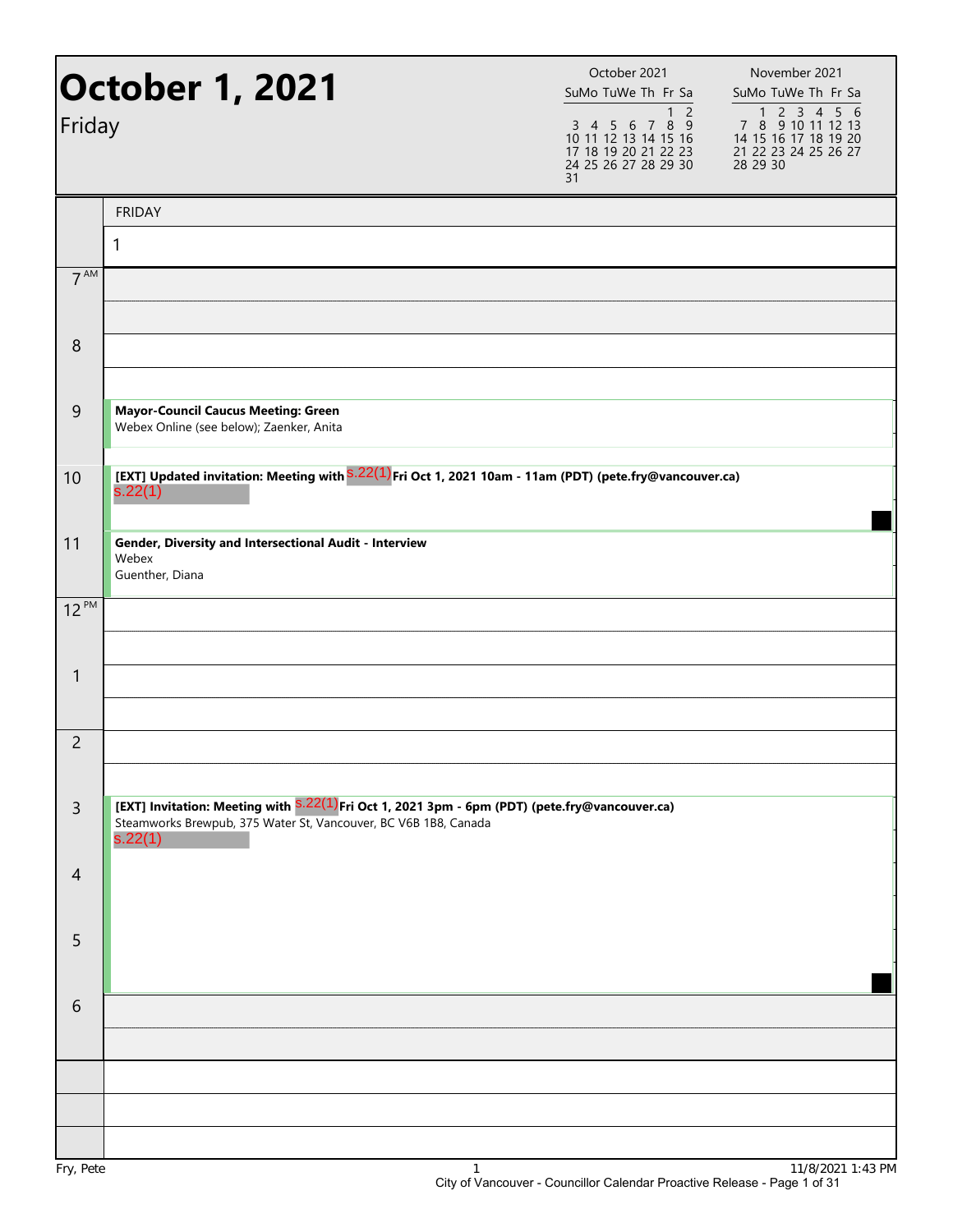|                  | <b>October 2, 2021</b><br>Saturday | October 2021<br>SuMo TuWe Th Fr Sa<br>$\overline{2}$<br>$\mathbf{1}$<br>$\begin{array}{cccccc}\n3 & 4 & 5 & 6 & 7 & 8 & 9 \\ 10 & 11 & 12 & 13 & 14 & 15 & 16\n\end{array}$<br>17 18 19 20 21 22 23<br>24 25 26 27 28 29 30<br>31 | November 2021<br>SuMo TuWe Th Fr Sa<br>1 2 3 4 5 6<br>7 8 9 10 11 12 13<br>14 15 16 17 18 19 20<br>21 22 23 24 25 26 27<br>28 29 30 |
|------------------|------------------------------------|-----------------------------------------------------------------------------------------------------------------------------------------------------------------------------------------------------------------------------------|-------------------------------------------------------------------------------------------------------------------------------------|
|                  | SATURDAY                           |                                                                                                                                                                                                                                   |                                                                                                                                     |
|                  | $\overline{2}$                     |                                                                                                                                                                                                                                   |                                                                                                                                     |
| $7^{\text{AM}}$  |                                    |                                                                                                                                                                                                                                   |                                                                                                                                     |
| $\boldsymbol{8}$ |                                    |                                                                                                                                                                                                                                   |                                                                                                                                     |
|                  |                                    |                                                                                                                                                                                                                                   |                                                                                                                                     |
| $\mathsf 9$      |                                    |                                                                                                                                                                                                                                   |                                                                                                                                     |
|                  |                                    |                                                                                                                                                                                                                                   |                                                                                                                                     |
| 10               |                                    |                                                                                                                                                                                                                                   |                                                                                                                                     |
| 11               |                                    |                                                                                                                                                                                                                                   |                                                                                                                                     |
|                  |                                    |                                                                                                                                                                                                                                   |                                                                                                                                     |
| $12^{PM}$        |                                    |                                                                                                                                                                                                                                   |                                                                                                                                     |
|                  |                                    |                                                                                                                                                                                                                                   |                                                                                                                                     |
| $\mathbf{1}$     |                                    |                                                                                                                                                                                                                                   |                                                                                                                                     |
| $\overline{2}$   |                                    |                                                                                                                                                                                                                                   |                                                                                                                                     |
|                  |                                    |                                                                                                                                                                                                                                   |                                                                                                                                     |
| $\mathsf{3}$     |                                    |                                                                                                                                                                                                                                   |                                                                                                                                     |
|                  |                                    |                                                                                                                                                                                                                                   |                                                                                                                                     |
| $\overline{4}$   |                                    |                                                                                                                                                                                                                                   |                                                                                                                                     |
| 5                |                                    |                                                                                                                                                                                                                                   |                                                                                                                                     |
|                  |                                    |                                                                                                                                                                                                                                   |                                                                                                                                     |
| $\sqrt{6}$       |                                    |                                                                                                                                                                                                                                   |                                                                                                                                     |
|                  |                                    |                                                                                                                                                                                                                                   |                                                                                                                                     |
|                  |                                    |                                                                                                                                                                                                                                   |                                                                                                                                     |
|                  |                                    |                                                                                                                                                                                                                                   |                                                                                                                                     |
|                  |                                    |                                                                                                                                                                                                                                   |                                                                                                                                     |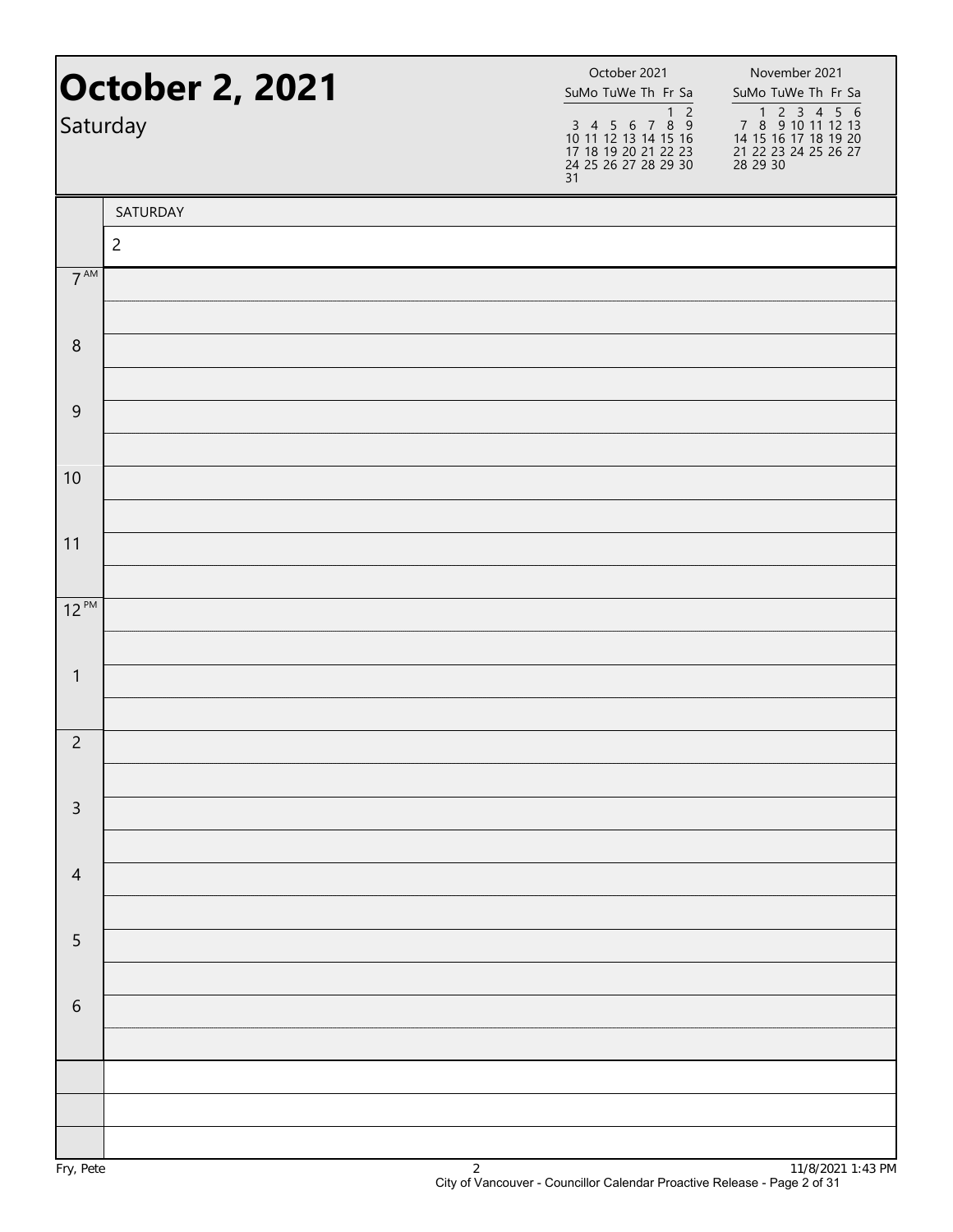| Sunday          | <b>October 3, 2021</b>     | October 2021<br>SuMo TuWe Th Fr Sa<br>1 <sub>2</sub><br>$3\ 4\ 5\ 6\ 7\ 8\ 9$<br>10 11 12 13 14 15 16<br>17 18 19 20 21 22 23<br>24 25 26 27 28 29 30<br>31 | November 2021<br>SuMo TuWe Th Fr Sa<br>1 2 3 4 5 6<br>7 8 9 10 11 12 13<br>14 15 16 17 18 19 20<br>21 22 23 24 25 26 27<br>28 29 30 |
|-----------------|----------------------------|-------------------------------------------------------------------------------------------------------------------------------------------------------------|-------------------------------------------------------------------------------------------------------------------------------------|
|                 | SUNDAY                     |                                                                                                                                                             |                                                                                                                                     |
| $7^{\text{AM}}$ | $\mathsf{3}$               |                                                                                                                                                             |                                                                                                                                     |
|                 |                            |                                                                                                                                                             |                                                                                                                                     |
| $\,8\,$         |                            |                                                                                                                                                             |                                                                                                                                     |
| $\mathsf 9$     |                            |                                                                                                                                                             |                                                                                                                                     |
| 10              |                            |                                                                                                                                                             |                                                                                                                                     |
| 11              | <b>Private Appointment</b> |                                                                                                                                                             |                                                                                                                                     |
| $12^{PM}$       |                            |                                                                                                                                                             |                                                                                                                                     |
| $\mathbf{1}$    |                            |                                                                                                                                                             |                                                                                                                                     |
| $\overline{c}$  |                            |                                                                                                                                                             |                                                                                                                                     |
| $\mathsf{3}$    |                            |                                                                                                                                                             |                                                                                                                                     |
| $\overline{4}$  |                            |                                                                                                                                                             |                                                                                                                                     |
| $\sqrt{5}$      |                            |                                                                                                                                                             |                                                                                                                                     |
| $\sqrt{6}$      |                            |                                                                                                                                                             | 0                                                                                                                                   |
|                 |                            |                                                                                                                                                             |                                                                                                                                     |
|                 |                            |                                                                                                                                                             |                                                                                                                                     |
|                 |                            |                                                                                                                                                             |                                                                                                                                     |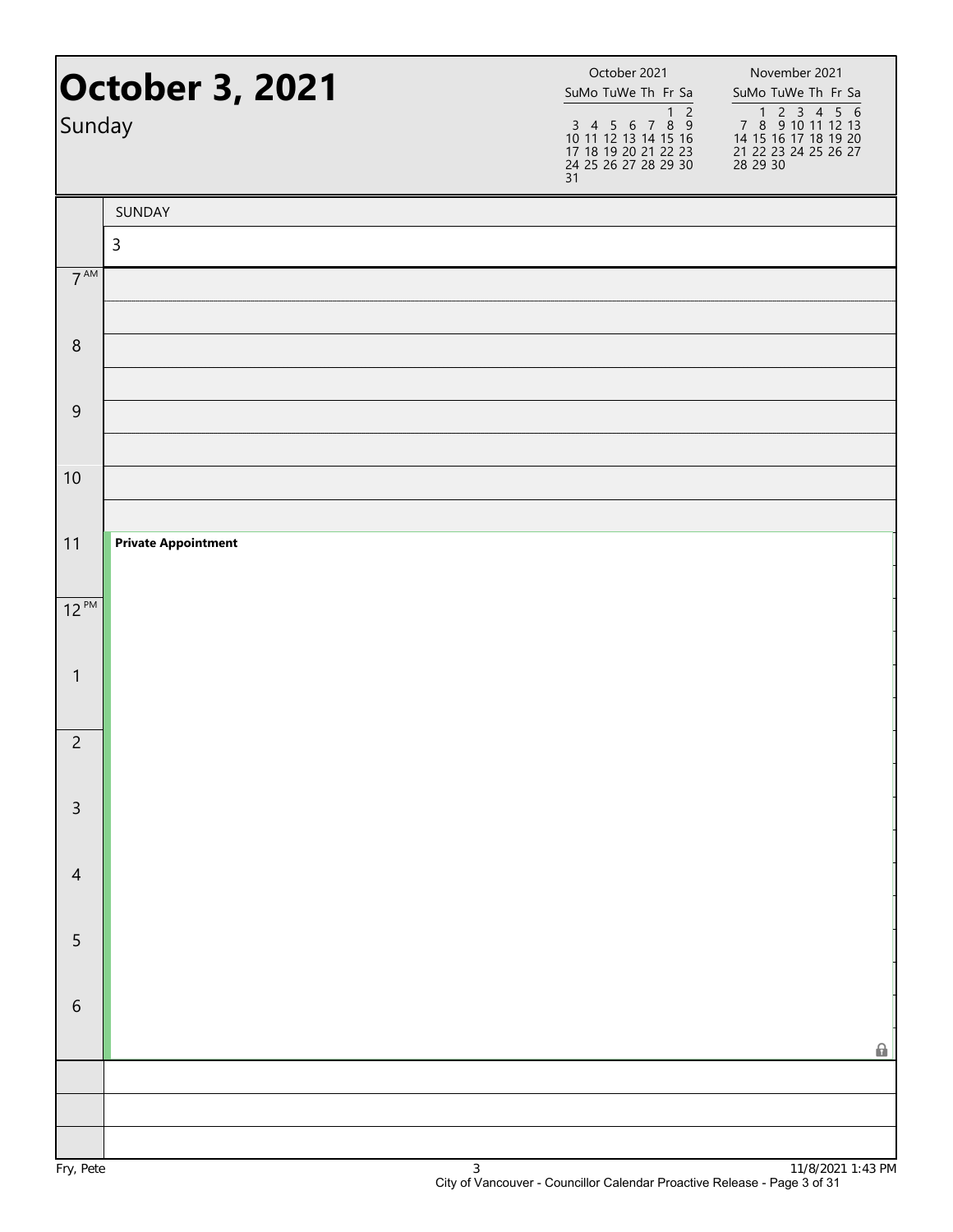| Monday         | <b>October 4, 2021</b>                                                                                                                              | October 2021<br>SuMo TuWe Th Fr Sa<br>$\overline{2}$<br>1<br>$789$<br>3 4 5 6<br>10 11 12 13 14 15 16<br>17 18 19 20 21 22 23<br>24 25 26 27 28 29 30<br>31 | November 2021<br>SuMo TuWe Th Fr Sa<br>7 8 9 10 11 12 13<br>14 15 16 17 18 19 20<br>21 22 23 24 25 26 27<br>28 29 30 |
|----------------|-----------------------------------------------------------------------------------------------------------------------------------------------------|-------------------------------------------------------------------------------------------------------------------------------------------------------------|----------------------------------------------------------------------------------------------------------------------|
|                | <b>MONDAY</b>                                                                                                                                       |                                                                                                                                                             |                                                                                                                      |
|                | 4<br>Private Appointment<br>Submit Draft Motion for Staff Feedback by 5pm for October 19th Council (See Link Below) - Councillor's Meeting Calendar |                                                                                                                                                             | To Oct $9 \oplus$                                                                                                    |
| $7^{AM}$       |                                                                                                                                                     |                                                                                                                                                             |                                                                                                                      |
| 8              |                                                                                                                                                     |                                                                                                                                                             |                                                                                                                      |
| 9              | FCS Meeting & Introduction; Webex; Fry, Pete                                                                                                        |                                                                                                                                                             |                                                                                                                      |
| 10             | [EXT] Updated invitation: Council Caucus @ Weekly from 10am<br>to 12pm on Monday from Mon Jun 21 to Sun Oct 24 (PDT)<br>(pete.fry@vancouver.ca)     | s.15(1)(l)<br>Climate Leadership Caucus                                                                                                                     | Invitation: Climate Caucus - Monday Conference Call @ Every 2 w                                                      |
| 11             | s.22(1)<br>$\bigcirc$                                                                                                                               |                                                                                                                                                             |                                                                                                                      |
| $12^{PM}$      |                                                                                                                                                     |                                                                                                                                                             |                                                                                                                      |
| 1              | <b>Staff/Council Briefing</b><br>Webex online<br>Hildebrandt, Tina                                                                                  |                                                                                                                                                             |                                                                                                                      |
| 2              |                                                                                                                                                     |                                                                                                                                                             |                                                                                                                      |
| 3              | <b>Planning Discussion</b>                                                                                                                          |                                                                                                                                                             |                                                                                                                      |
| $\overline{4}$ | Webex Online (see below for details<br>Zaenker, Anita<br><b>OntehCoast</b>                                                                          |                                                                                                                                                             |                                                                                                                      |
| 5              |                                                                                                                                                     |                                                                                                                                                             |                                                                                                                      |
| 6              |                                                                                                                                                     |                                                                                                                                                             |                                                                                                                      |
|                |                                                                                                                                                     |                                                                                                                                                             |                                                                                                                      |
|                |                                                                                                                                                     |                                                                                                                                                             |                                                                                                                      |
|                |                                                                                                                                                     |                                                                                                                                                             | 1110100011                                                                                                           |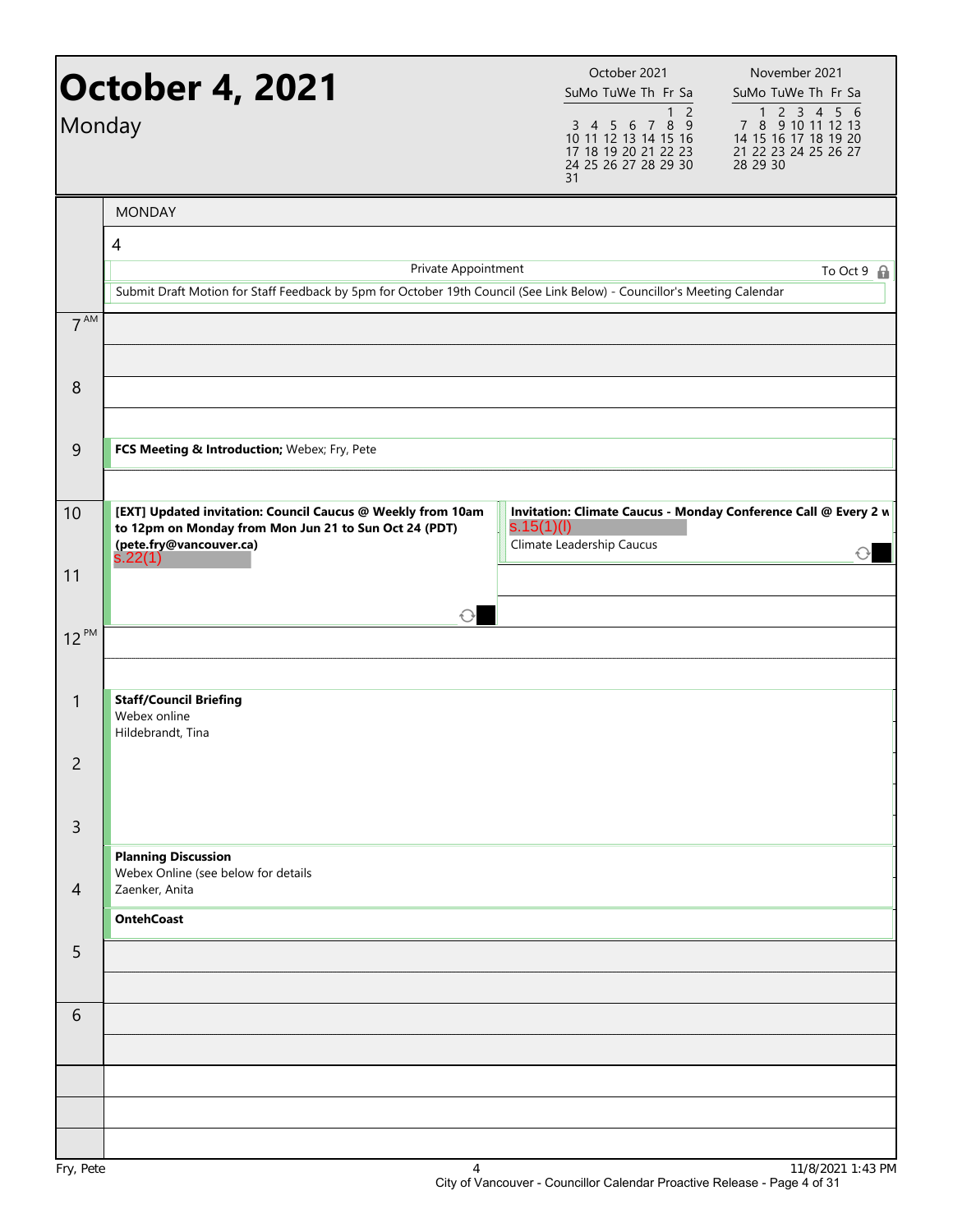| Tuesday          | <b>October 5, 2021</b>                                                 | October 2021<br>SuMo TuWe Th Fr Sa<br>1 <sub>2</sub><br>3 4 5 6 7 8 9<br>10 11 12 13 14 15 16<br>17 18 19 20 21 22 23<br>24 25 26 27 28 29 30<br>31 | November 2021<br>SuMo TuWe Th Fr Sa<br>1 2 3 4 5 6<br>7 8 9 10 11 12 13<br>14 15 16 17 18 19 20<br>21 22 23 24 25 26 27<br>28 29 30 |
|------------------|------------------------------------------------------------------------|-----------------------------------------------------------------------------------------------------------------------------------------------------|-------------------------------------------------------------------------------------------------------------------------------------|
|                  | TUESDAY                                                                |                                                                                                                                                     |                                                                                                                                     |
|                  | 5<br>← From Oct 4                                                      | Private Appointment                                                                                                                                 | To Oct 9 $\Rightarrow$                                                                                                              |
| $7^{\text{AM}}$  |                                                                        |                                                                                                                                                     |                                                                                                                                     |
|                  |                                                                        |                                                                                                                                                     |                                                                                                                                     |
| $\,8\,$          |                                                                        |                                                                                                                                                     |                                                                                                                                     |
|                  |                                                                        |                                                                                                                                                     |                                                                                                                                     |
| $\boldsymbol{9}$ |                                                                        |                                                                                                                                                     |                                                                                                                                     |
|                  | Council<br>Council Chamber                                             |                                                                                                                                                     |                                                                                                                                     |
| 10               | <b>CC Meeting Requests</b>                                             |                                                                                                                                                     |                                                                                                                                     |
|                  |                                                                        | Special Council - October 5, 2021<br>WebEx Online                                                                                                   |                                                                                                                                     |
| 11               |                                                                        | Dragnea, Irina                                                                                                                                      |                                                                                                                                     |
| $12^{PM}$        |                                                                        |                                                                                                                                                     |                                                                                                                                     |
|                  |                                                                        |                                                                                                                                                     |                                                                                                                                     |
| $\mathbf{1}$     | In Camera - October 5, 2021<br>WebEx Online                            |                                                                                                                                                     |                                                                                                                                     |
| $\overline{2}$   | Swanston, Denise                                                       |                                                                                                                                                     |                                                                                                                                     |
|                  |                                                                        |                                                                                                                                                     |                                                                                                                                     |
| $\overline{3}$   |                                                                        |                                                                                                                                                     |                                                                                                                                     |
|                  |                                                                        |                                                                                                                                                     |                                                                                                                                     |
| $\overline{4}$   |                                                                        |                                                                                                                                                     |                                                                                                                                     |
|                  |                                                                        |                                                                                                                                                     |                                                                                                                                     |
| 5                | <b>Prospective Trustee Info Session</b><br>Zoom<br>Chrysalyn Tolentino |                                                                                                                                                     |                                                                                                                                     |
| 6                | Public Hearing - October 5, 2021<br>WebEx Online<br>Kennett, Bonnie    |                                                                                                                                                     |                                                                                                                                     |
|                  |                                                                        |                                                                                                                                                     |                                                                                                                                     |
|                  |                                                                        |                                                                                                                                                     |                                                                                                                                     |
|                  |                                                                        |                                                                                                                                                     |                                                                                                                                     |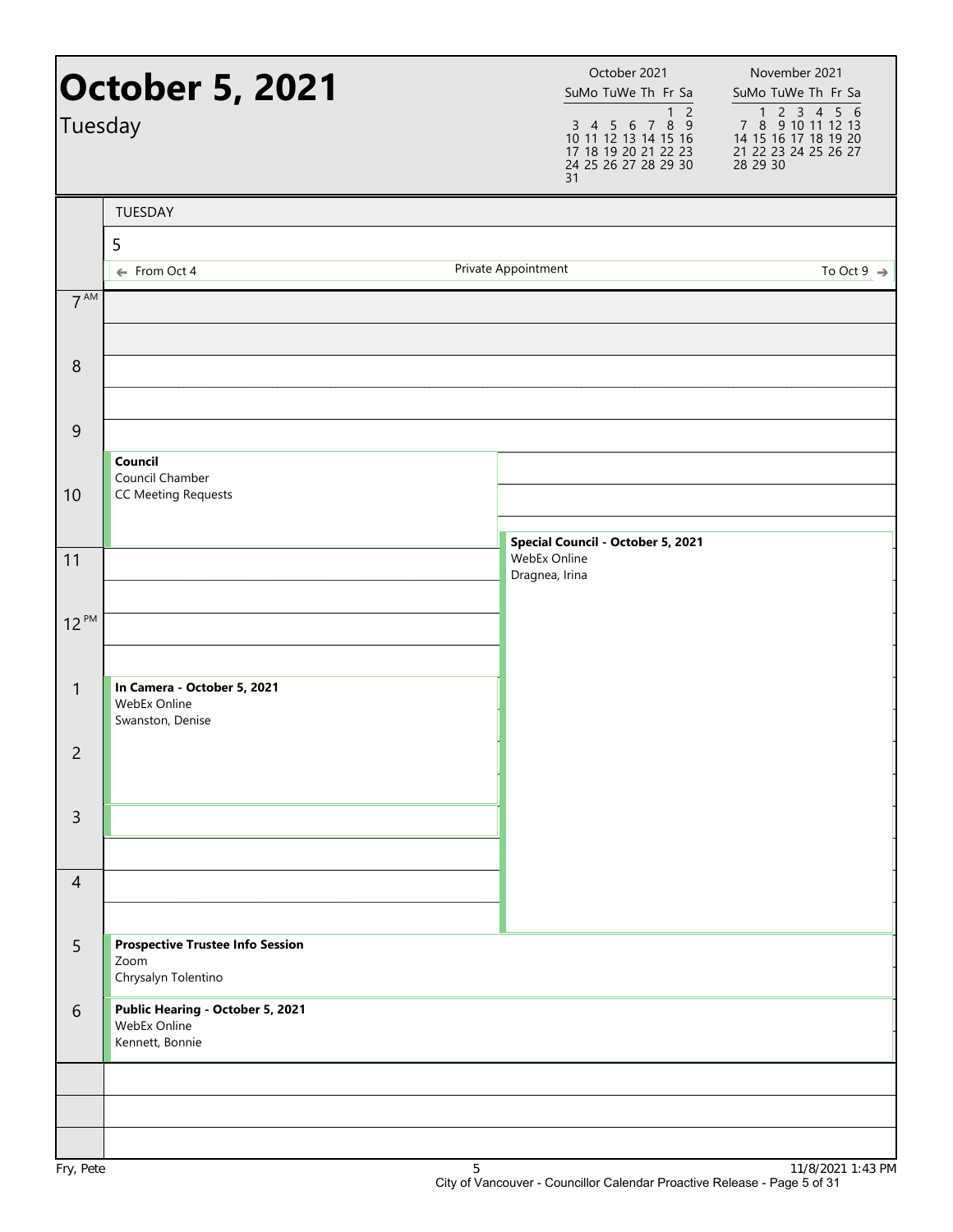|                 | <b>October 6, 2021</b><br>Wednesday                                                                                    | October 2021<br>SuMo TuWe Th Fr Sa<br>3 4 5 6 7 8 9<br>10 11 12 13 14 15 16<br>17 18 19 20 21 22 23<br>24 25 26 27 28 29 30<br>31 | November 2021<br>SuMo TuWe Th Fr Sa<br>1 <sub>2</sub><br>1 2 3 4 5 6<br>7 8 9 10 11 12 13<br>14 15 16 17 18 19 20<br>21 22 23 24 25 26 27<br>28 29 30 |
|-----------------|------------------------------------------------------------------------------------------------------------------------|-----------------------------------------------------------------------------------------------------------------------------------|-------------------------------------------------------------------------------------------------------------------------------------------------------|
|                 | WEDNESDAY                                                                                                              |                                                                                                                                   |                                                                                                                                                       |
|                 | 6                                                                                                                      |                                                                                                                                   |                                                                                                                                                       |
|                 | ← From Oct 4<br>REMINDER: Quotes for Info Bulletin (submit to Maria by 12pm on Thursday) (maria.pontikis@vancouver.ca) | Private Appointment                                                                                                               | To Oct 9 $\rightarrow$                                                                                                                                |
|                 |                                                                                                                        |                                                                                                                                   |                                                                                                                                                       |
| 7 <sup>AM</sup> |                                                                                                                        |                                                                                                                                   |                                                                                                                                                       |
|                 |                                                                                                                        |                                                                                                                                   |                                                                                                                                                       |
| 8               |                                                                                                                        |                                                                                                                                   |                                                                                                                                                       |
|                 |                                                                                                                        |                                                                                                                                   |                                                                                                                                                       |
| 9               | Reconvened Special Council - October 6, 2021                                                                           |                                                                                                                                   |                                                                                                                                                       |
|                 | Webex Online<br>Burke, Teresita                                                                                        |                                                                                                                                   |                                                                                                                                                       |
| 10              |                                                                                                                        | [EXTERNAL] NZWC - PDP Working Group                                                                                               | Conference Call (see details below) IF YOU HAVEN'T ALREADY DONE                                                                                       |
|                 |                                                                                                                        | National Zero Waste Council                                                                                                       | $\bigcirc$                                                                                                                                            |
| 11              |                                                                                                                        |                                                                                                                                   |                                                                                                                                                       |
|                 |                                                                                                                        |                                                                                                                                   |                                                                                                                                                       |
| $12^{PM}$       |                                                                                                                        |                                                                                                                                   |                                                                                                                                                       |
|                 |                                                                                                                        |                                                                                                                                   |                                                                                                                                                       |
| $\mathbf{1}$    |                                                                                                                        |                                                                                                                                   |                                                                                                                                                       |
|                 |                                                                                                                        |                                                                                                                                   |                                                                                                                                                       |
| $\overline{c}$  |                                                                                                                        |                                                                                                                                   |                                                                                                                                                       |
|                 |                                                                                                                        |                                                                                                                                   |                                                                                                                                                       |
| 3               |                                                                                                                        | Webex                                                                                                                             | VCPC Standing Committee Meeting - October 6. 3-5pm                                                                                                    |
|                 |                                                                                                                        | Artibise, Yuri                                                                                                                    |                                                                                                                                                       |
| $\overline{4}$  |                                                                                                                        |                                                                                                                                   |                                                                                                                                                       |
|                 |                                                                                                                        |                                                                                                                                   |                                                                                                                                                       |
| 5               |                                                                                                                        |                                                                                                                                   |                                                                                                                                                       |
|                 |                                                                                                                        |                                                                                                                                   |                                                                                                                                                       |
| 6               |                                                                                                                        |                                                                                                                                   |                                                                                                                                                       |
|                 |                                                                                                                        |                                                                                                                                   |                                                                                                                                                       |
|                 |                                                                                                                        |                                                                                                                                   |                                                                                                                                                       |
|                 |                                                                                                                        |                                                                                                                                   |                                                                                                                                                       |
|                 |                                                                                                                        |                                                                                                                                   |                                                                                                                                                       |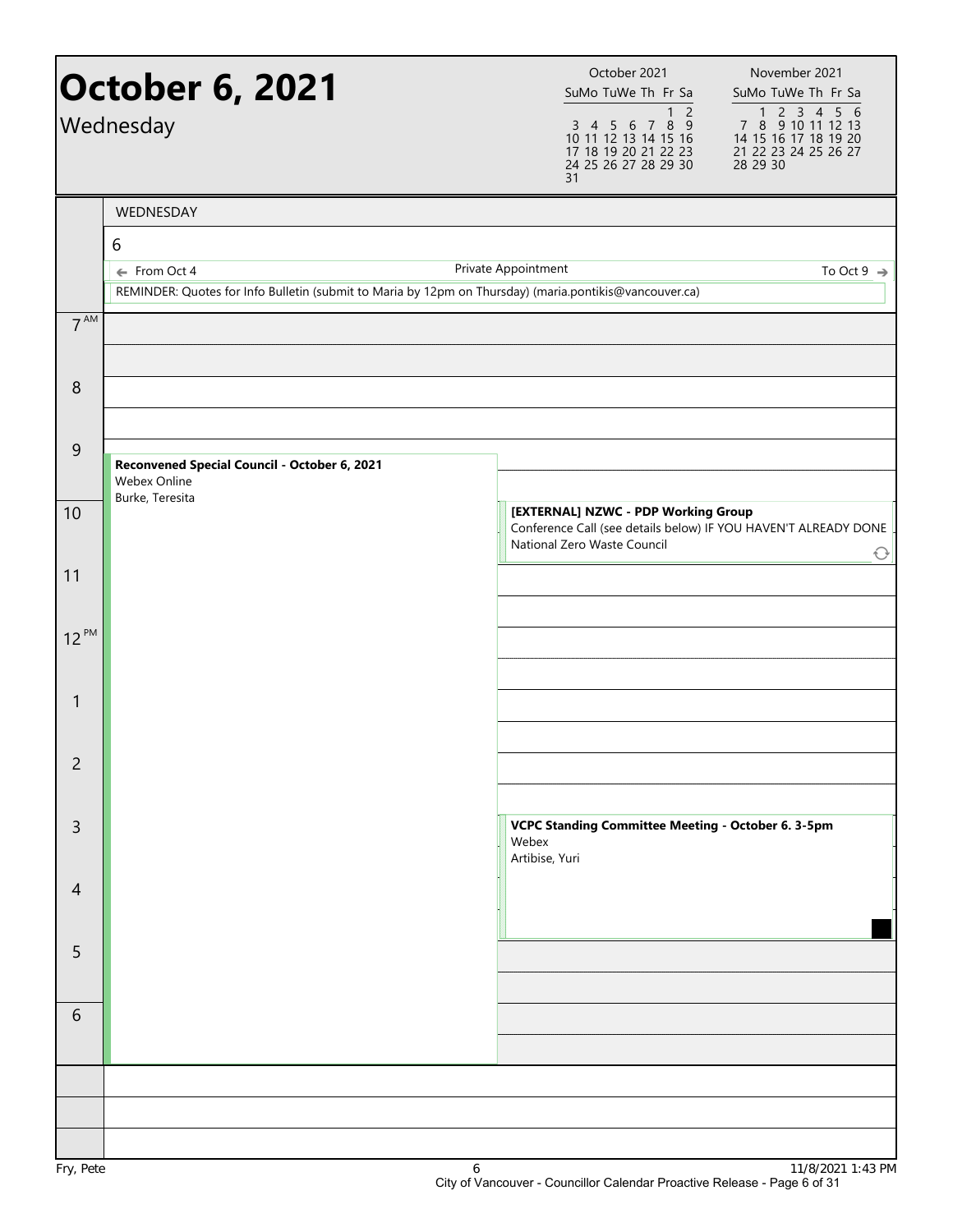|                 | October 7, 2021<br>Thursday                                                                           |                     | October 2021<br>SuMo TuWe Th Fr Sa<br>$\overline{2}$<br>$\mathbf{1}$<br>3 4 5 6 7 8 9<br>10 11 12 13 14 15 16<br>17 18 19 20 21 22 23<br>24 25 26 27 28 29 30<br>31 | November 2021<br>SuMo TuWe Th Fr Sa<br>1 2 3 4 5 6<br>7 8 9 10 11 12 13<br>14 15 16 17 18 19 20<br>21 22 23 24 25 26 27<br>28 29 30 |
|-----------------|-------------------------------------------------------------------------------------------------------|---------------------|---------------------------------------------------------------------------------------------------------------------------------------------------------------------|-------------------------------------------------------------------------------------------------------------------------------------|
|                 | THURSDAY                                                                                              |                     |                                                                                                                                                                     |                                                                                                                                     |
|                 | $\overline{7}$<br>← From Oct 4                                                                        | Private Appointment |                                                                                                                                                                     | To Oct 9 $\Rightarrow$                                                                                                              |
| $7^{\text{AM}}$ |                                                                                                       |                     |                                                                                                                                                                     |                                                                                                                                     |
| $\,8\,$         |                                                                                                       |                     |                                                                                                                                                                     |                                                                                                                                     |
| 9               |                                                                                                       |                     |                                                                                                                                                                     |                                                                                                                                     |
| 10              | <b>Private Appointment</b>                                                                            |                     | <b>LUCKY</b>                                                                                                                                                        |                                                                                                                                     |
| 11              |                                                                                                       | 6                   |                                                                                                                                                                     |                                                                                                                                     |
| $12^{PM}$       |                                                                                                       |                     |                                                                                                                                                                     |                                                                                                                                     |
| $\mathbf{1}$    | <b>Green Councillors/Mark Allison - Values Budgeting Process</b><br>ZOOM - See Below<br>Carr, Adriane |                     |                                                                                                                                                                     |                                                                                                                                     |
| $\overline{c}$  | <b>JOINT GREEN MEETINGS</b><br>TBD<br>Fry, Pete                                                       |                     | <b>CKNW</b>                                                                                                                                                         |                                                                                                                                     |
| $\mathsf{3}$    |                                                                                                       | $\bigcirc$          | Reconvening Special Council - October 7, 2021<br>WebEx Online<br>Dragnea, Irina                                                                                     |                                                                                                                                     |
| $\overline{4}$  |                                                                                                       |                     |                                                                                                                                                                     |                                                                                                                                     |
| 5               |                                                                                                       |                     |                                                                                                                                                                     |                                                                                                                                     |
| $\sqrt{6}$      |                                                                                                       |                     |                                                                                                                                                                     |                                                                                                                                     |
|                 |                                                                                                       |                     |                                                                                                                                                                     |                                                                                                                                     |
| Fry, Pete       |                                                                                                       | $\overline{7}$      |                                                                                                                                                                     | 11/8/2021 1:43 PM                                                                                                                   |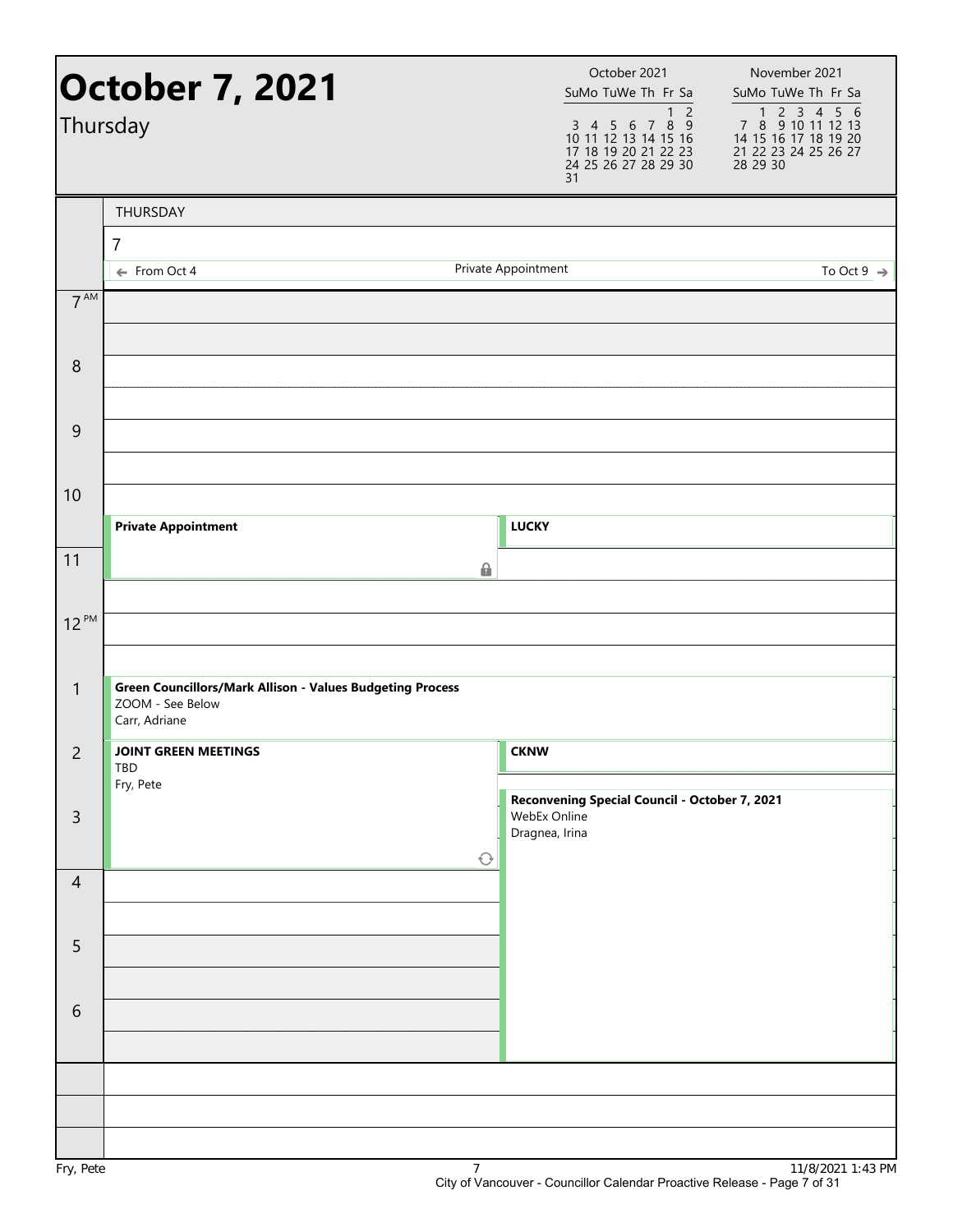| Friday          | <b>October 8, 2021</b>                                                      | 31                  | October 2021<br>SuMo TuWe Th Fr Sa<br>1 <sub>2</sub><br>3 4 5 6 7 8 9<br>10 11 12 13 14 15 16<br>17 18 19 20 21 22 23<br>24 25 26 27 28 29 30 | November 2021<br>SuMo TuWe Th Fr Sa<br>7 8 9 10 11 12 13<br>14 15 16 17 18 19 20<br>21 22 23 24 25 26 27<br>28 29 30 |
|-----------------|-----------------------------------------------------------------------------|---------------------|-----------------------------------------------------------------------------------------------------------------------------------------------|----------------------------------------------------------------------------------------------------------------------|
|                 | <b>FRIDAY</b>                                                               |                     |                                                                                                                                               |                                                                                                                      |
|                 | 8                                                                           |                     |                                                                                                                                               |                                                                                                                      |
|                 | ← From Oct 4<br>Keep clear                                                  | Private Appointment |                                                                                                                                               | To Oct 9 $\Rightarrow$                                                                                               |
|                 | s.22(1)                                                                     |                     |                                                                                                                                               |                                                                                                                      |
| 7 <sup>AM</sup> |                                                                             |                     |                                                                                                                                               | △                                                                                                                    |
| 8               |                                                                             |                     |                                                                                                                                               |                                                                                                                      |
|                 |                                                                             |                     |                                                                                                                                               |                                                                                                                      |
| 9               |                                                                             |                     |                                                                                                                                               |                                                                                                                      |
|                 |                                                                             |                     |                                                                                                                                               |                                                                                                                      |
| 10              |                                                                             |                     |                                                                                                                                               |                                                                                                                      |
|                 |                                                                             |                     |                                                                                                                                               |                                                                                                                      |
| 11              |                                                                             |                     |                                                                                                                                               |                                                                                                                      |
| $12^{PM}$       |                                                                             |                     |                                                                                                                                               |                                                                                                                      |
|                 |                                                                             |                     |                                                                                                                                               |                                                                                                                      |
| $\mathbf{1}$    |                                                                             |                     |                                                                                                                                               |                                                                                                                      |
|                 |                                                                             |                     |                                                                                                                                               |                                                                                                                      |
| $\overline{c}$  | <b>HOLD</b><br>Sonny and Sarah                                              |                     |                                                                                                                                               |                                                                                                                      |
|                 |                                                                             |                     |                                                                                                                                               |                                                                                                                      |
| $\mathsf{3}$    |                                                                             |                     |                                                                                                                                               |                                                                                                                      |
|                 | <b>CBC On the Coast; Alcohol Pilots in Parks</b>                            |                     |                                                                                                                                               |                                                                                                                      |
| $\overline{4}$  | The Celebration of the 110th National Day of the Republic of China (Taiwan) |                     |                                                                                                                                               |                                                                                                                      |
| 5               | Vancouver Convention Centre - West Building Room 302, Level 3               |                     |                                                                                                                                               |                                                                                                                      |
|                 |                                                                             |                     |                                                                                                                                               |                                                                                                                      |
| 6               |                                                                             |                     |                                                                                                                                               |                                                                                                                      |
|                 |                                                                             |                     |                                                                                                                                               |                                                                                                                      |
|                 | 6:30am - 7:00am Global interview                                            |                     |                                                                                                                                               |                                                                                                                      |
|                 |                                                                             |                     |                                                                                                                                               |                                                                                                                      |
| $Env$ $Dot$     |                                                                             | $\circ$             |                                                                                                                                               | $11/0/2021$ 1.42 DM                                                                                                  |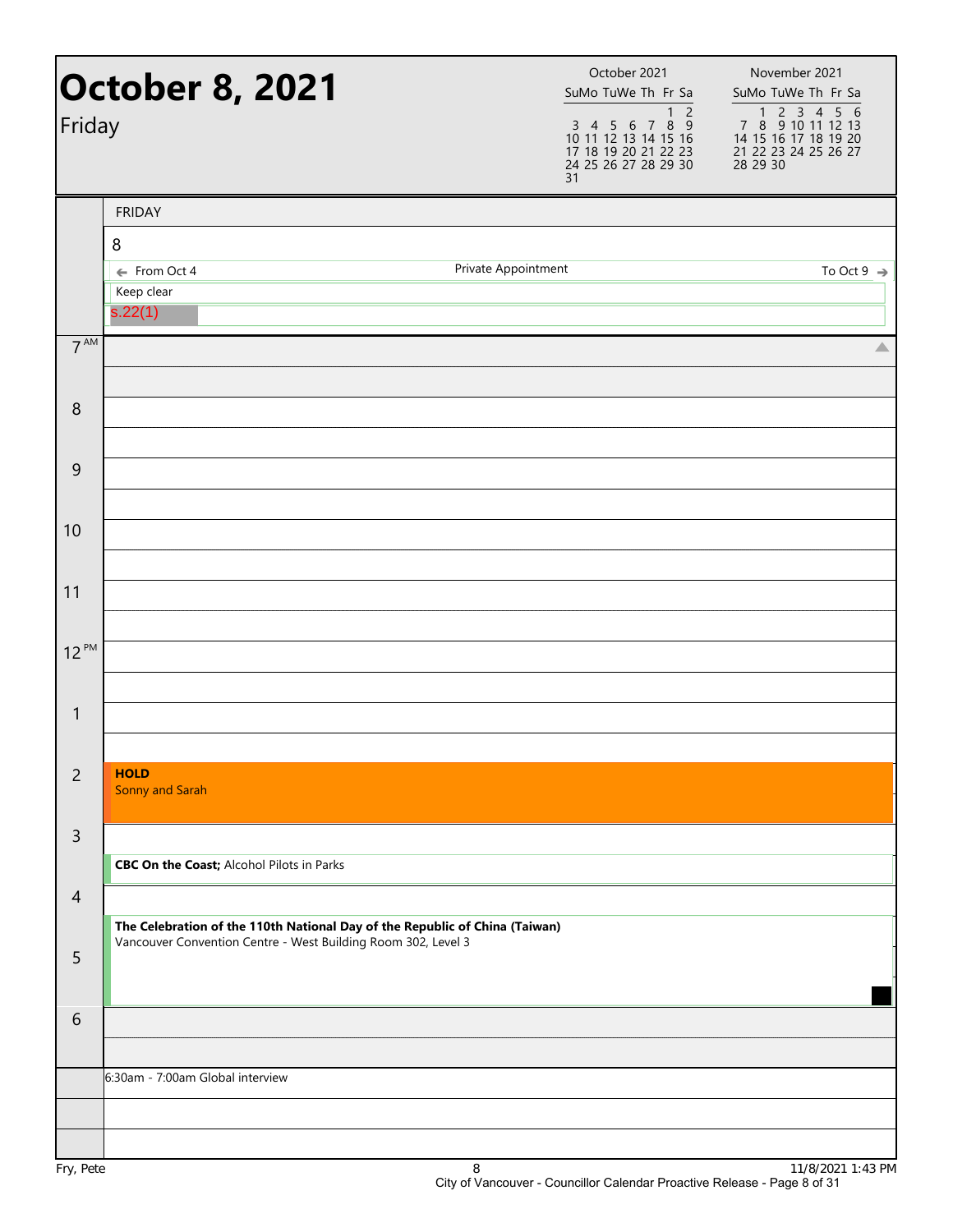| Saturday        | <b>October 9, 2021</b> | October 2021<br>SuMo TuWe Th Fr Sa<br>1 <sub>2</sub><br>3  4  5  6  7  8  9<br>10  11  12  13  14  15  16<br>17  18  19  20  21  22  23<br>24  25  26  27  28  29  30<br>31 | November 2021<br>SuMo TuWe Th Fr Sa<br>1 2 3 4 5 6<br>7 8 9 10 11 12 13<br>14 15 16 17 18 19 20<br>21 22 23 24 25 26 27<br>28 29 30 |
|-----------------|------------------------|-----------------------------------------------------------------------------------------------------------------------------------------------------------------------------|-------------------------------------------------------------------------------------------------------------------------------------|
|                 | SATURDAY               |                                                                                                                                                                             |                                                                                                                                     |
|                 | 9                      |                                                                                                                                                                             |                                                                                                                                     |
|                 | ← From Oct 4           | Private Appointment                                                                                                                                                         | A                                                                                                                                   |
| 7 <sup>AM</sup> |                        |                                                                                                                                                                             |                                                                                                                                     |
| $\, 8$          |                        |                                                                                                                                                                             |                                                                                                                                     |
| $\mathsf 9$     |                        |                                                                                                                                                                             |                                                                                                                                     |
| 10              |                        |                                                                                                                                                                             |                                                                                                                                     |
| 11              |                        |                                                                                                                                                                             |                                                                                                                                     |
| $12^{PM}$       |                        |                                                                                                                                                                             |                                                                                                                                     |
| $\mathbf{1}$    |                        |                                                                                                                                                                             |                                                                                                                                     |
| $\mathsf{2}\,$  |                        |                                                                                                                                                                             |                                                                                                                                     |
| $\overline{3}$  |                        |                                                                                                                                                                             |                                                                                                                                     |
| $\overline{4}$  |                        |                                                                                                                                                                             |                                                                                                                                     |
| 5               |                        |                                                                                                                                                                             |                                                                                                                                     |
| $6\,$           | <b>MVOT at Floata</b>  |                                                                                                                                                                             |                                                                                                                                     |
|                 |                        |                                                                                                                                                                             |                                                                                                                                     |
|                 |                        |                                                                                                                                                                             |                                                                                                                                     |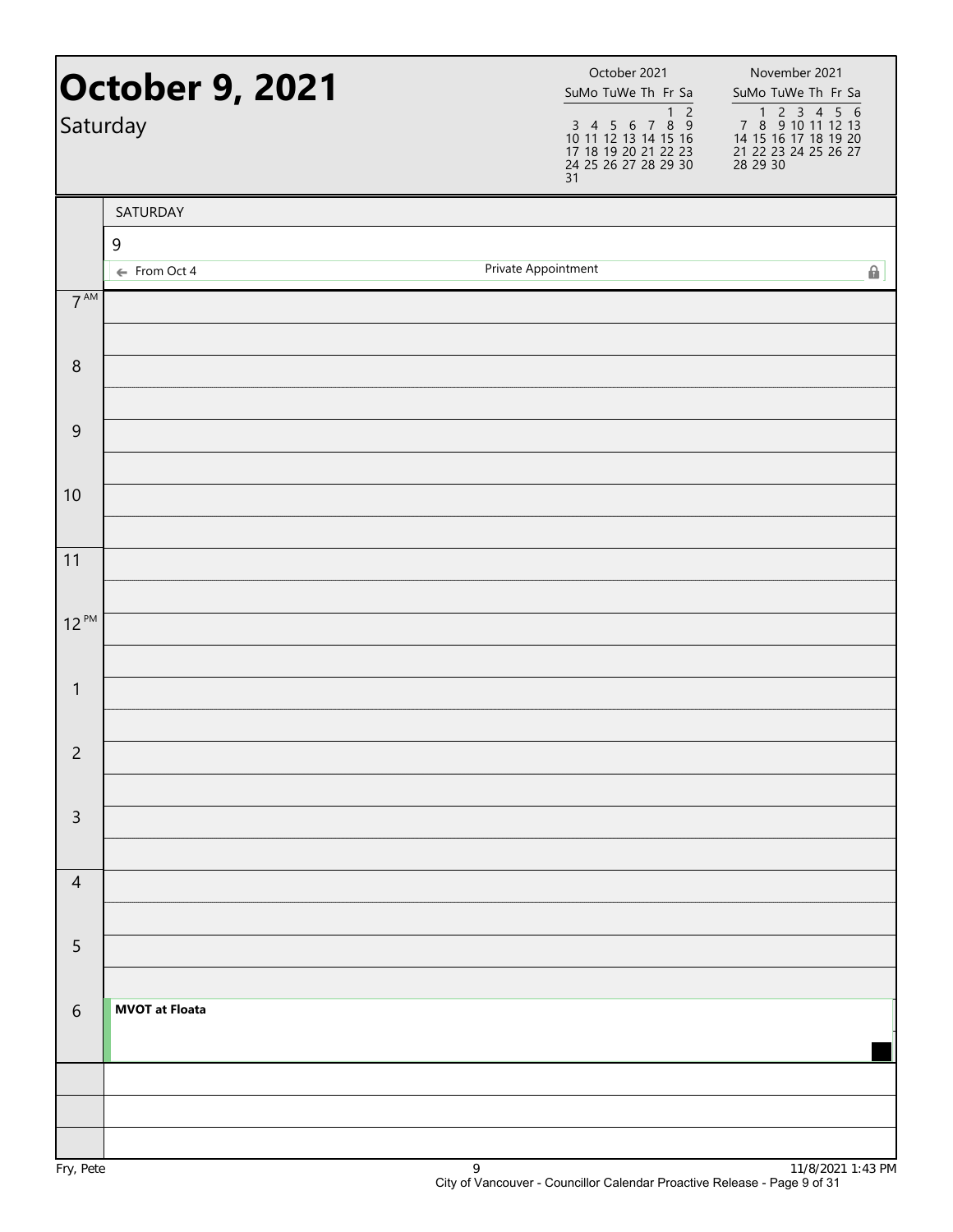| <b>October 10, 2021</b><br>Sunday |        | October 2021<br>SuMo TuWe Th Fr Sa<br>$\begin{array}{ccccccccc}\n & & & & & & & & & 1 & 2 \\ 3 & 4 & 5 & 6 & 7 & 8 & 9\n\end{array}$<br>10 11 12 13 14 15 16<br>17 18 19 20 21 22 23<br>24 25 26 27 28 29 30<br>31 | November 2021<br>SuMo TuWe Th Fr Sa<br>7 8 9 10 11 12 13<br>14 15 16 17 18 19 20<br>21 22 23 24 25 26 27<br>28 29 30 |  |
|-----------------------------------|--------|--------------------------------------------------------------------------------------------------------------------------------------------------------------------------------------------------------------------|----------------------------------------------------------------------------------------------------------------------|--|
|                                   | SUNDAY |                                                                                                                                                                                                                    |                                                                                                                      |  |
|                                   | 10     |                                                                                                                                                                                                                    |                                                                                                                      |  |
| $7^{\text{AM}}$                   |        |                                                                                                                                                                                                                    |                                                                                                                      |  |
| $\, 8$                            |        |                                                                                                                                                                                                                    |                                                                                                                      |  |
|                                   |        |                                                                                                                                                                                                                    |                                                                                                                      |  |
| $\boldsymbol{9}$                  |        |                                                                                                                                                                                                                    |                                                                                                                      |  |
| 10                                |        |                                                                                                                                                                                                                    |                                                                                                                      |  |
|                                   |        |                                                                                                                                                                                                                    |                                                                                                                      |  |
| 11                                |        |                                                                                                                                                                                                                    |                                                                                                                      |  |
|                                   |        |                                                                                                                                                                                                                    |                                                                                                                      |  |
| $12^{PM}$                         |        |                                                                                                                                                                                                                    |                                                                                                                      |  |
| $\mathbf{1}$                      |        |                                                                                                                                                                                                                    |                                                                                                                      |  |
|                                   |        |                                                                                                                                                                                                                    |                                                                                                                      |  |
| $\overline{2}$                    |        |                                                                                                                                                                                                                    |                                                                                                                      |  |
|                                   |        |                                                                                                                                                                                                                    |                                                                                                                      |  |
| $\overline{3}$                    |        |                                                                                                                                                                                                                    |                                                                                                                      |  |
| $\overline{4}$                    |        |                                                                                                                                                                                                                    |                                                                                                                      |  |
|                                   |        |                                                                                                                                                                                                                    |                                                                                                                      |  |
| 5                                 |        |                                                                                                                                                                                                                    |                                                                                                                      |  |
|                                   |        |                                                                                                                                                                                                                    |                                                                                                                      |  |
| $\sqrt{6}$                        |        |                                                                                                                                                                                                                    |                                                                                                                      |  |
|                                   |        |                                                                                                                                                                                                                    |                                                                                                                      |  |
|                                   |        |                                                                                                                                                                                                                    |                                                                                                                      |  |
|                                   |        |                                                                                                                                                                                                                    |                                                                                                                      |  |
|                                   |        |                                                                                                                                                                                                                    |                                                                                                                      |  |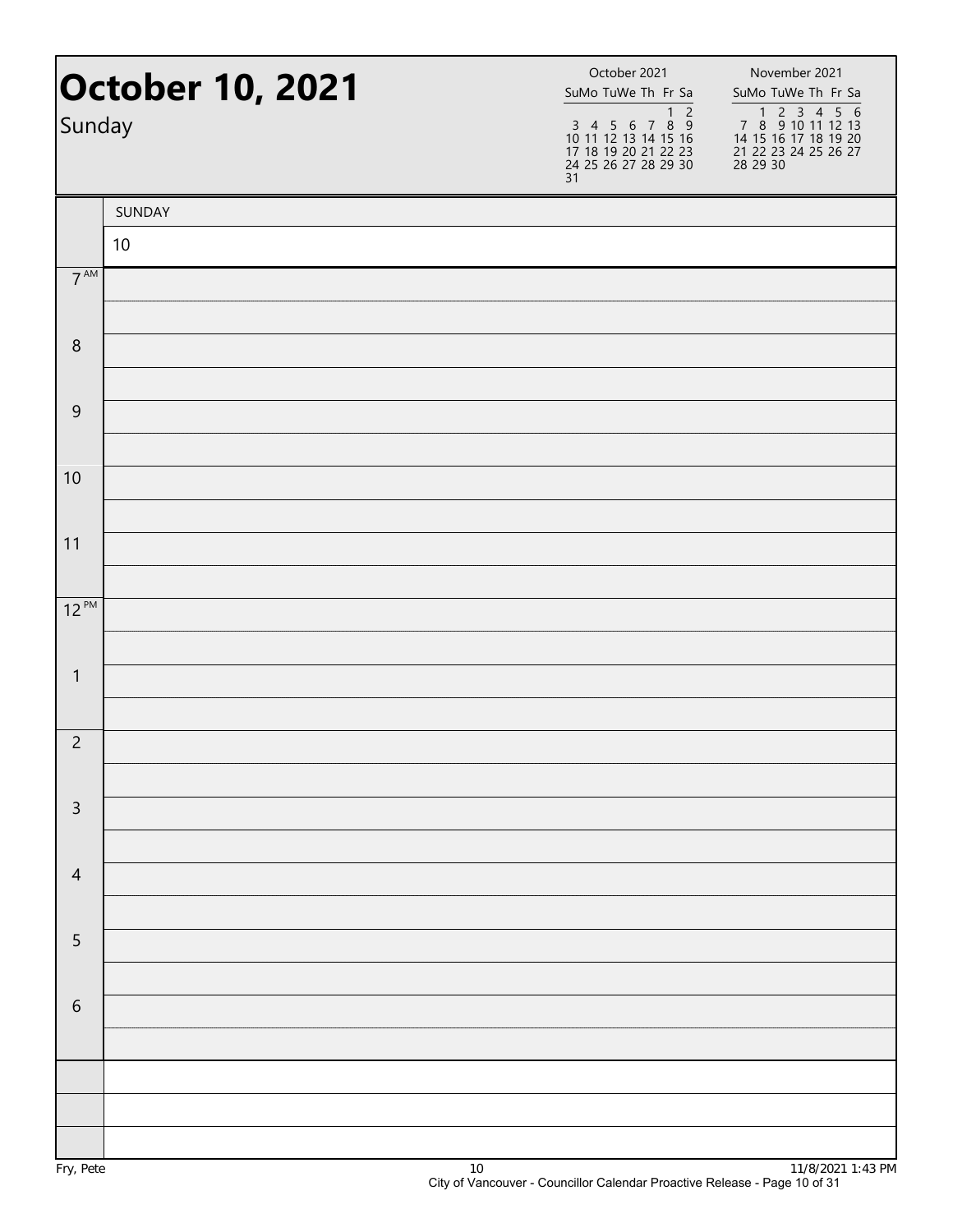| Monday         | <b>October 11, 2021</b>                                                                                                                                   | October 2021<br>SuMo TuWe Th Fr Sa<br>1 <sub>2</sub><br>3 4 5 6 7 8 9<br>10 11 12 13 14 15 16<br>17 18 19 20 21 22 23<br>24 25 26 27 28 29 30<br>31 | November 2021<br>SuMo TuWe Th Fr Sa<br>1 2 3 4 5 6<br>7 8 9 10 11 12 13<br>14 15 16 17 18 19 20<br>21 22 23 24 25 26 27<br>28 29 30 |
|----------------|-----------------------------------------------------------------------------------------------------------------------------------------------------------|-----------------------------------------------------------------------------------------------------------------------------------------------------|-------------------------------------------------------------------------------------------------------------------------------------|
|                | <b>MONDAY</b>                                                                                                                                             |                                                                                                                                                     |                                                                                                                                     |
|                | 11<br>STAT - Thanksgiving Day<br>PLEASE RESTART COMPUTER TODAY: To Prepare for Tomorrow's Council Meeting                                                 |                                                                                                                                                     | $\bigcirc$                                                                                                                          |
| $7^{AM}$       |                                                                                                                                                           |                                                                                                                                                     |                                                                                                                                     |
| 8              |                                                                                                                                                           |                                                                                                                                                     |                                                                                                                                     |
| $\overline{9}$ | [EXT] Updated invitation: Caucus meeting @ Monthly from 9am<br>to 11am on the second Monday from Mon Jan 11 to Sun Nov 7<br>(PST) (pete.fry@vancouver.ca) |                                                                                                                                                     |                                                                                                                                     |
| 10             | s.22(1)<br>$\bigcirc$                                                                                                                                     | [EXT] Updated invitation: Council Caucus @ Weekly from 10am<br>to 12pm on Monday from Mon Jun 21 to Sun Oct 24 (PDT)<br>(pete.fry@vancouver.ca)     |                                                                                                                                     |
| 11             |                                                                                                                                                           | s.22(1)                                                                                                                                             |                                                                                                                                     |
| $12^{PM}$      |                                                                                                                                                           |                                                                                                                                                     |                                                                                                                                     |
| $\mathbf{1}$   |                                                                                                                                                           |                                                                                                                                                     |                                                                                                                                     |
| 2              |                                                                                                                                                           |                                                                                                                                                     |                                                                                                                                     |
| $\mathsf{3}$   |                                                                                                                                                           |                                                                                                                                                     |                                                                                                                                     |
| $\overline{4}$ |                                                                                                                                                           |                                                                                                                                                     |                                                                                                                                     |
| $\overline{5}$ |                                                                                                                                                           |                                                                                                                                                     |                                                                                                                                     |
| 6              |                                                                                                                                                           |                                                                                                                                                     |                                                                                                                                     |
|                |                                                                                                                                                           |                                                                                                                                                     |                                                                                                                                     |
|                |                                                                                                                                                           |                                                                                                                                                     |                                                                                                                                     |
|                |                                                                                                                                                           |                                                                                                                                                     |                                                                                                                                     |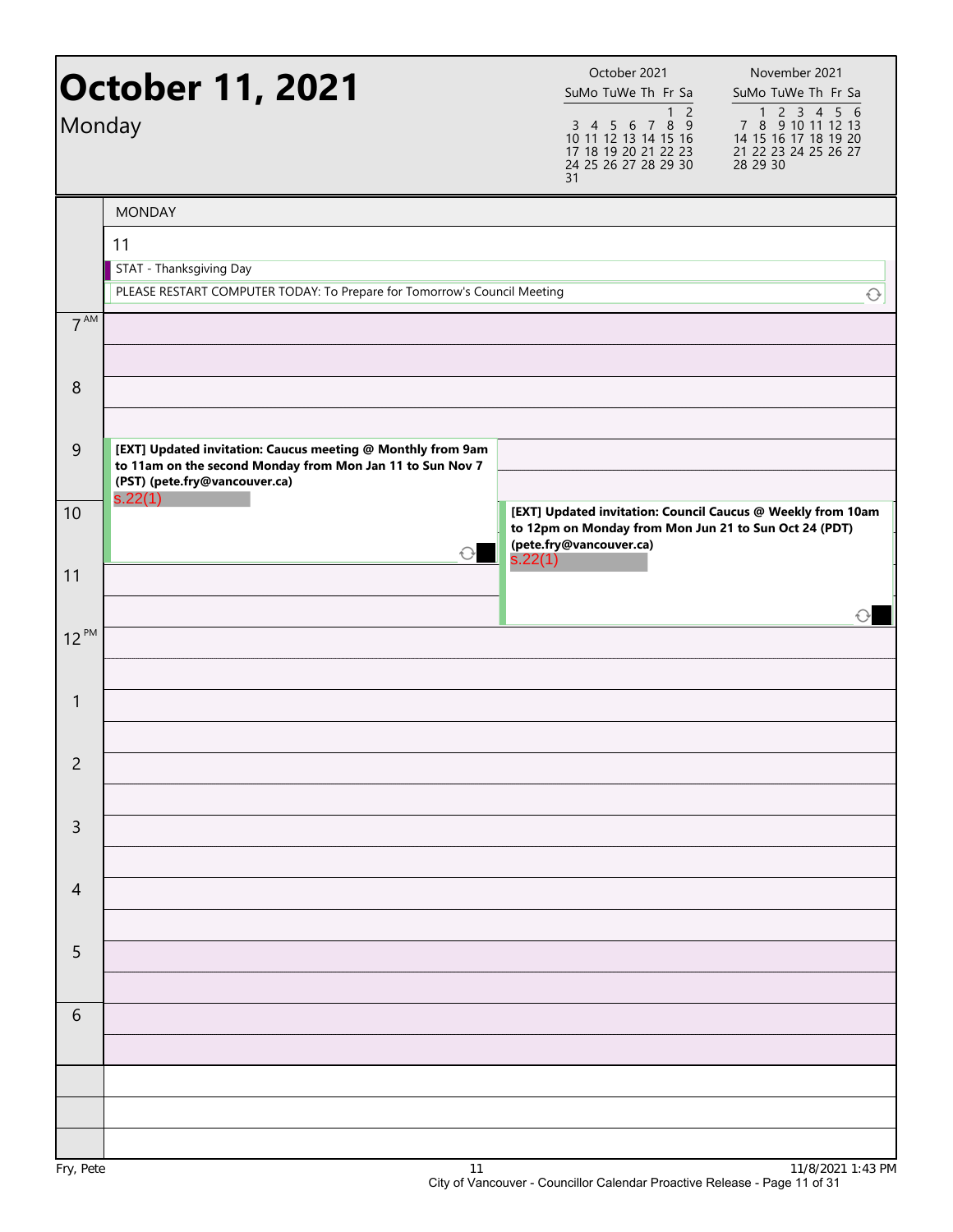| Tuesday         | <b>October 12, 2021</b>                                                                                                                                 | October 2021<br>SuMo TuWe Th Fr Sa<br>$\mathbf{1}$<br>$\overline{2}$<br>3 4 5 6 7 8 9<br>10 11 12 13 14 15 16<br>17 18 19 20 21 22 23<br>24 25 26 27 28 29 30<br>31 | November 2021<br>SuMo TuWe Th Fr Sa<br>1 2 3 4 5 6<br>7 8 9 10 11 12 13<br>14 15 16 17 18 19 20<br>21 22 23 24 25 26 27<br>28 29 30 |
|-----------------|---------------------------------------------------------------------------------------------------------------------------------------------------------|---------------------------------------------------------------------------------------------------------------------------------------------------------------------|-------------------------------------------------------------------------------------------------------------------------------------|
|                 | TUESDAY                                                                                                                                                 |                                                                                                                                                                     |                                                                                                                                     |
|                 | 12                                                                                                                                                      |                                                                                                                                                                     |                                                                                                                                     |
|                 | Submit Final Motion to City Clerk's Office by 9:00am for Inclusion on October 19th Council Agenda (Please Email Final Motion to                         |                                                                                                                                                                     |                                                                                                                                     |
| 7 <sup>AM</sup> | Simi in CKNW<br>Phone                                                                                                                                   |                                                                                                                                                                     |                                                                                                                                     |
| $\,8\,$         |                                                                                                                                                         |                                                                                                                                                                     |                                                                                                                                     |
| $\overline{9}$  | [EXT] Zero Waste Committee Facilities Tour<br>Tour Itinerary Below<br>Alison Hilkewich                                                                  |                                                                                                                                                                     |                                                                                                                                     |
| 10              |                                                                                                                                                         |                                                                                                                                                                     |                                                                                                                                     |
| 11              |                                                                                                                                                         |                                                                                                                                                                     |                                                                                                                                     |
| $12^{PM}$       |                                                                                                                                                         |                                                                                                                                                                     |                                                                                                                                     |
|                 |                                                                                                                                                         |                                                                                                                                                                     |                                                                                                                                     |
| $\mathbf{1}$    |                                                                                                                                                         |                                                                                                                                                                     |                                                                                                                                     |
| $\overline{c}$  |                                                                                                                                                         |                                                                                                                                                                     |                                                                                                                                     |
|                 |                                                                                                                                                         |                                                                                                                                                                     |                                                                                                                                     |
| $\overline{3}$  | Vancouver City Council and Vancouver Police Board - Budget Meeting<br>City Hall - Main Floor Joe Wai Meeting Room (22 pp)<br><b>CC Meeting Requests</b> |                                                                                                                                                                     |                                                                                                                                     |
| $\overline{4}$  |                                                                                                                                                         |                                                                                                                                                                     |                                                                                                                                     |
| 5               |                                                                                                                                                         |                                                                                                                                                                     |                                                                                                                                     |
| 6               | Public Hearing - October 12, 2021<br>WebEx Online<br>Kennett, Bonnie                                                                                    |                                                                                                                                                                     |                                                                                                                                     |
|                 |                                                                                                                                                         |                                                                                                                                                                     |                                                                                                                                     |
|                 |                                                                                                                                                         |                                                                                                                                                                     |                                                                                                                                     |
|                 |                                                                                                                                                         |                                                                                                                                                                     |                                                                                                                                     |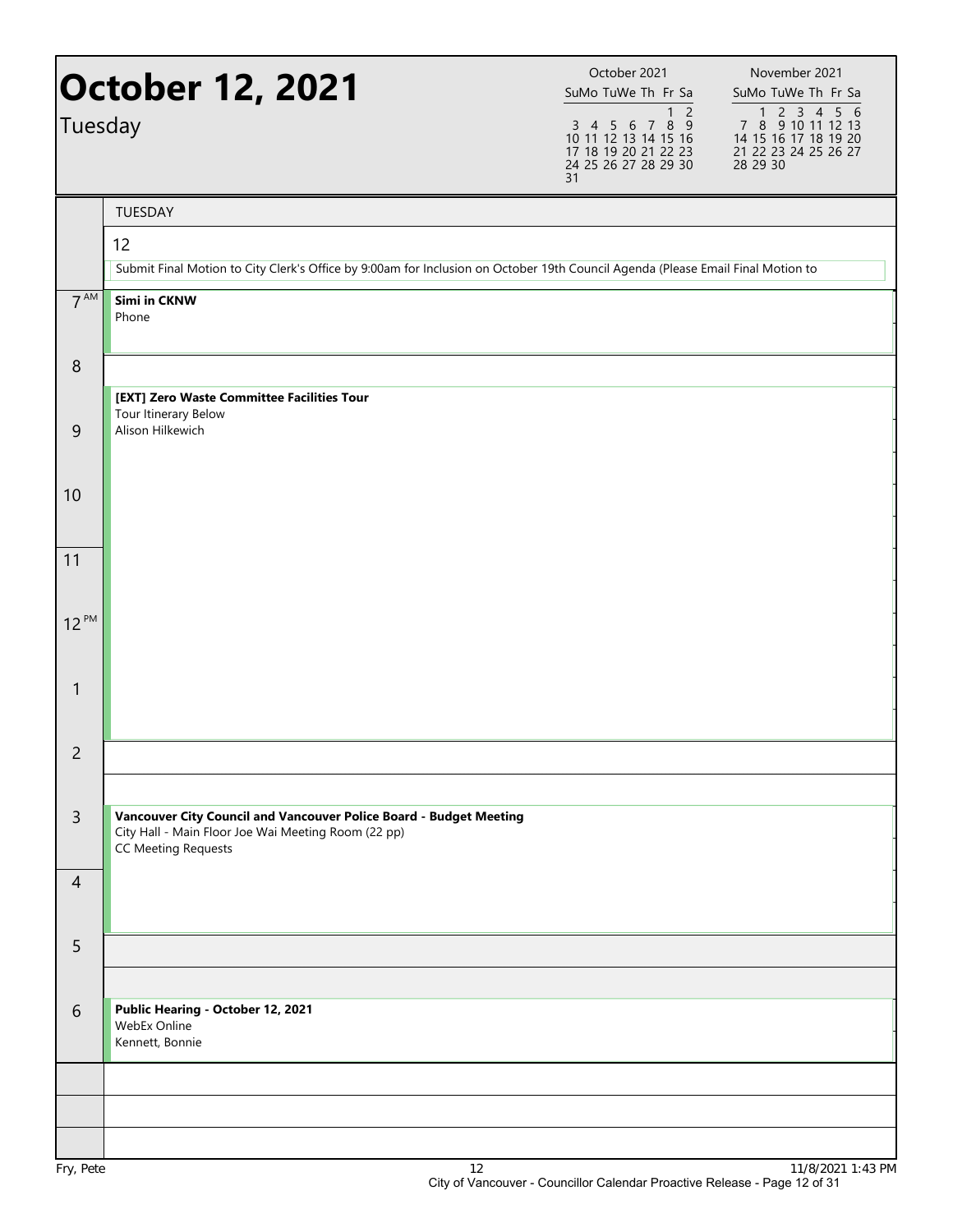|                 | <b>October 13, 2021</b><br>Wednesday                                                                        |   | November 2021<br>SuMo TuWe Th Fr Sa<br>SuMo TuWe Th Fr Sa<br>7 8 9 10 11 12 13<br>$1 2$<br>3 4 5 6 7 8 9<br>10 11 12 13 14 15 16<br>14 15 16 17 18 19 20<br>17 18 19 20 21 22 23<br>24 25 26 27 28 29 30<br>21 22 23 24 25 26 27<br>28 29 30 |
|-----------------|-------------------------------------------------------------------------------------------------------------|---|----------------------------------------------------------------------------------------------------------------------------------------------------------------------------------------------------------------------------------------------|
|                 | WEDNESDAY                                                                                                   |   |                                                                                                                                                                                                                                              |
| 7 <sup>AM</sup> | 13                                                                                                          |   |                                                                                                                                                                                                                                              |
|                 |                                                                                                             |   |                                                                                                                                                                                                                                              |
| $\,8\,$         | <b>Private Appointment</b>                                                                                  | 6 | [EXT] Updated invitation: Caucus to Caucus BC Greens @ $W_{\text{opt}}$                                                                                                                                                                      |
| $\overline{9}$  |                                                                                                             |   |                                                                                                                                                                                                                                              |
| 10              | [EXT] Invitation: Cannabis File @ Wed Oct 13, 2021 10am - 10:30am (PDT) (pete.fry@vancouver.ca); S.15(1)(l) |   |                                                                                                                                                                                                                                              |
|                 |                                                                                                             |   |                                                                                                                                                                                                                                              |
| 11              |                                                                                                             |   |                                                                                                                                                                                                                                              |
| $12^{PM}$       |                                                                                                             |   |                                                                                                                                                                                                                                              |
|                 |                                                                                                             |   |                                                                                                                                                                                                                                              |
| $\mathbf{1}$    |                                                                                                             |   |                                                                                                                                                                                                                                              |
| $\overline{c}$  |                                                                                                             |   |                                                                                                                                                                                                                                              |
| $\mathsf{3}$    |                                                                                                             |   |                                                                                                                                                                                                                                              |
| $\overline{4}$  |                                                                                                             |   |                                                                                                                                                                                                                                              |
| 5               |                                                                                                             |   |                                                                                                                                                                                                                                              |
| $\sqrt{6}$      |                                                                                                             |   |                                                                                                                                                                                                                                              |
|                 |                                                                                                             |   |                                                                                                                                                                                                                                              |
|                 |                                                                                                             |   |                                                                                                                                                                                                                                              |
|                 |                                                                                                             |   |                                                                                                                                                                                                                                              |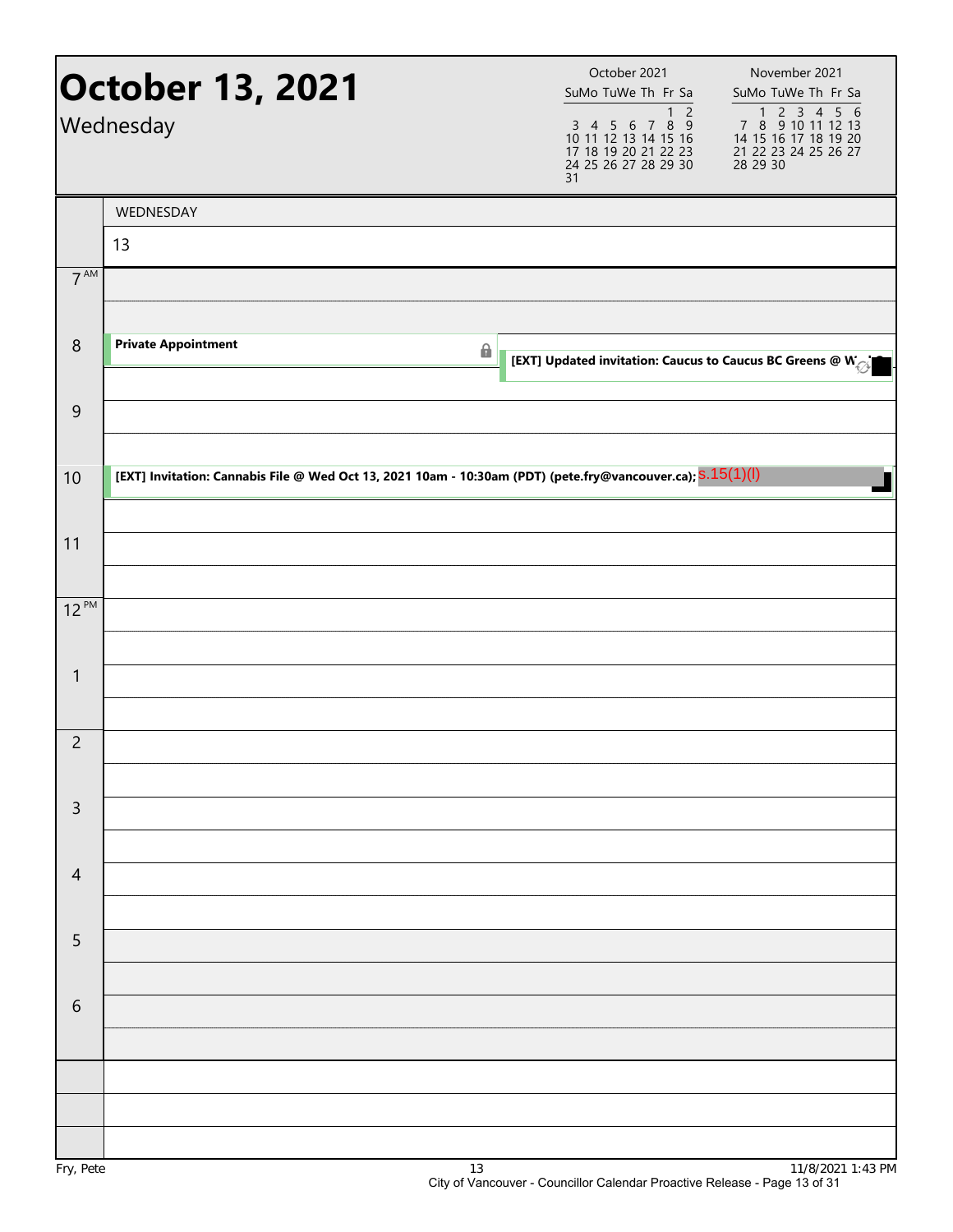|                  | <b>October 14, 2021</b><br>Thursday                                                                       | October 2021<br>November 2021<br>SuMo TuWe Th Fr Sa<br>SuMo TuWe Th Fr Sa<br>1 2 3 4 5 6<br>1 <sub>2</sub><br>3 4 5 6 7 8 9<br>7 8 9 10 11 12 13<br>10 11 12 13 14 15 16<br>14 15 16 17 18 19 20<br>17 18 19 20 21 22 23<br>21 22 23 24 25 26 27<br>28 29 30<br>24 25 26 27 28 29 30<br>31 |
|------------------|-----------------------------------------------------------------------------------------------------------|--------------------------------------------------------------------------------------------------------------------------------------------------------------------------------------------------------------------------------------------------------------------------------------------|
|                  | THURSDAY                                                                                                  |                                                                                                                                                                                                                                                                                            |
|                  | 14<br>s.22(1)                                                                                             | $\bigcirc$                                                                                                                                                                                                                                                                                 |
| 7 <sup>AM</sup>  |                                                                                                           |                                                                                                                                                                                                                                                                                            |
| $\,8\,$          | [EXT] Invitation: Council Caucus @ Thu Oct 14, 2021 8am - 9:30am (PDT) (pete.fry@vancouver.ca)<br>s.22(1) |                                                                                                                                                                                                                                                                                            |
| $\boldsymbol{9}$ |                                                                                                           |                                                                                                                                                                                                                                                                                            |
| 10               | <b>Assembly Strathcona</b>                                                                                |                                                                                                                                                                                                                                                                                            |
| 11               |                                                                                                           |                                                                                                                                                                                                                                                                                            |
| $12^{PM}$        |                                                                                                           |                                                                                                                                                                                                                                                                                            |
| $\mathbf{1}$     |                                                                                                           |                                                                                                                                                                                                                                                                                            |
| $\overline{c}$   | <b>JOINT GREEN MEETINGS</b><br>TBD<br>Fry, Pete                                                           | [EXT] Invitation: RGS Amendment Discussion @ Thu Oct 14, 202<br>blaire@poonigroup.com                                                                                                                                                                                                      |
| $\mathsf{3}$     |                                                                                                           | [EXT] Teams meeting with Councillor Pete Fry re: graffiti civil clai<br>$\bigcirc$                                                                                                                                                                                                         |
| $\overline{4}$   |                                                                                                           |                                                                                                                                                                                                                                                                                            |
| $\overline{5}$   |                                                                                                           |                                                                                                                                                                                                                                                                                            |
| $6\,$            | Public Hearing - October 14, 2021<br>WebEx Online<br>Swanston, Denise                                     |                                                                                                                                                                                                                                                                                            |
|                  |                                                                                                           |                                                                                                                                                                                                                                                                                            |
| $Env$ $Det$      | 1 <sub>1</sub>                                                                                            | 11/0/2021 1:42 DM                                                                                                                                                                                                                                                                          |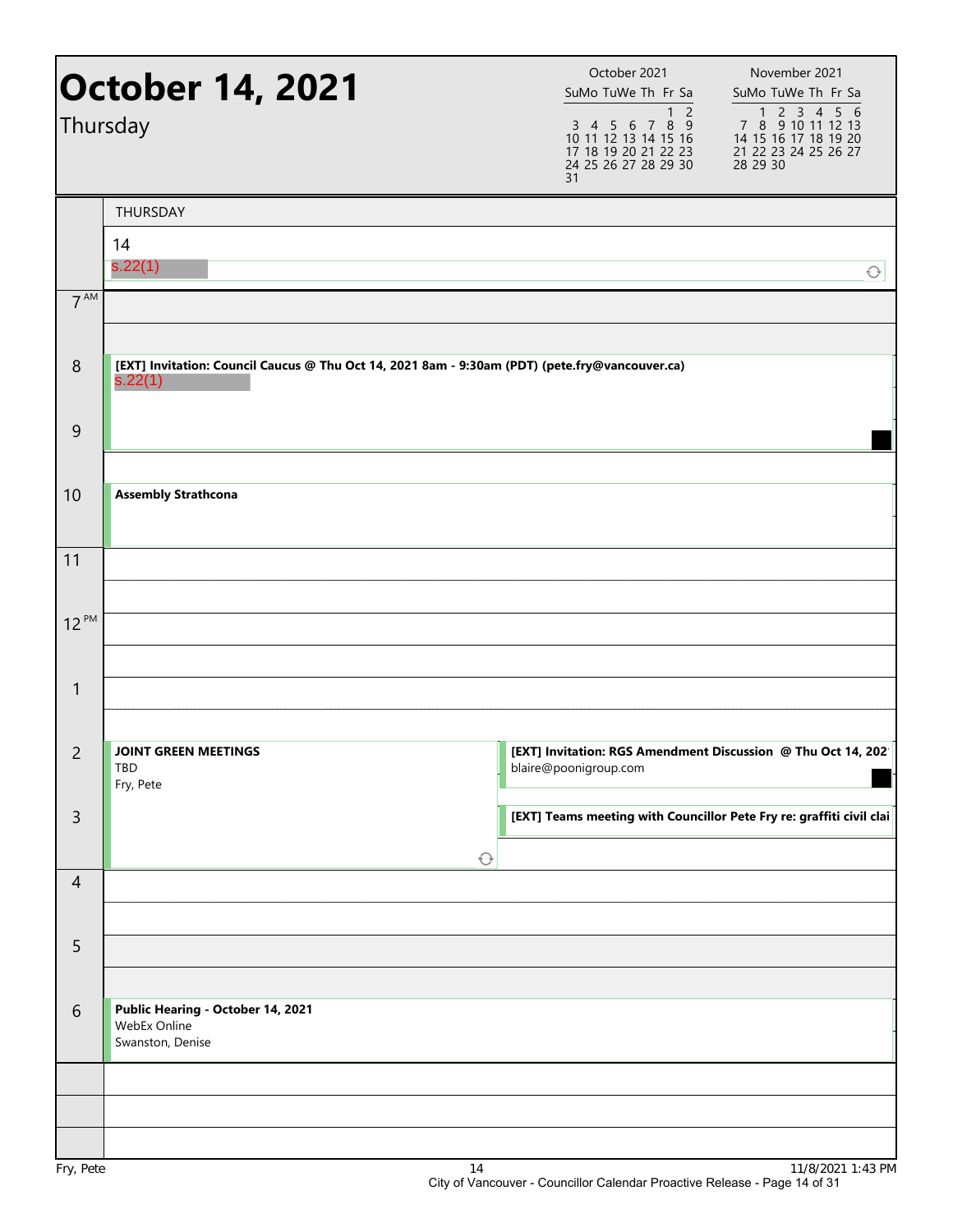| Friday          | <b>October 15, 2021</b>                        | 31                                                                           | October 2021<br>SuMo TuWe Th Fr Sa<br>1 <sub>2</sub><br>3 4 5 6 7 8 9<br>10 11 12 13 14 15 16<br>17 18 19 20 21 22 23<br>24 25 26 27 28 29 30 | November 2021<br>SuMo TuWe Th Fr Sa<br>7 8 9 10 11 12 13<br>14 15 16 17 18 19 20<br>21 22 23 24 25 26 27<br>28 29 30 |
|-----------------|------------------------------------------------|------------------------------------------------------------------------------|-----------------------------------------------------------------------------------------------------------------------------------------------|----------------------------------------------------------------------------------------------------------------------|
|                 | <b>FRIDAY</b>                                  |                                                                              |                                                                                                                                               |                                                                                                                      |
|                 | 15                                             |                                                                              |                                                                                                                                               |                                                                                                                      |
| $7^{\text{AM}}$ |                                                |                                                                              |                                                                                                                                               |                                                                                                                      |
| 8               |                                                |                                                                              |                                                                                                                                               |                                                                                                                      |
|                 |                                                |                                                                              |                                                                                                                                               |                                                                                                                      |
| 9               | <b>MV Zero Waste Committee Meeting</b><br>Zoom |                                                                              |                                                                                                                                               |                                                                                                                      |
|                 |                                                | <b>Mayor-Council Caucus Meeting: Greens</b><br>Webex Online ; Zaenker, Anita |                                                                                                                                               |                                                                                                                      |
| 10              |                                                |                                                                              |                                                                                                                                               |                                                                                                                      |
|                 |                                                |                                                                              |                                                                                                                                               |                                                                                                                      |
| 11              |                                                | October 15, 2021 GVSⅅ Special Board<br><b>Meeting</b>                        |                                                                                                                                               |                                                                                                                      |
| $12^{PM}$       |                                                | Zoom                                                                         | call Robyn                                                                                                                                    |                                                                                                                      |
|                 |                                                |                                                                              |                                                                                                                                               |                                                                                                                      |
| $\mathbf{1}$    | <b>Call Gulzar</b>                             |                                                                              |                                                                                                                                               |                                                                                                                      |
|                 |                                                |                                                                              |                                                                                                                                               |                                                                                                                      |
| $\overline{2}$  |                                                |                                                                              |                                                                                                                                               |                                                                                                                      |
|                 |                                                |                                                                              |                                                                                                                                               |                                                                                                                      |
| $\overline{3}$  |                                                |                                                                              |                                                                                                                                               |                                                                                                                      |
|                 |                                                |                                                                              |                                                                                                                                               |                                                                                                                      |
| $\overline{4}$  | <b>Private Appointment</b>                     |                                                                              |                                                                                                                                               |                                                                                                                      |
| 5               |                                                |                                                                              |                                                                                                                                               | Α                                                                                                                    |
|                 |                                                |                                                                              |                                                                                                                                               |                                                                                                                      |
| $\sqrt{6}$      |                                                |                                                                              |                                                                                                                                               |                                                                                                                      |
|                 |                                                |                                                                              |                                                                                                                                               |                                                                                                                      |
|                 |                                                |                                                                              |                                                                                                                                               |                                                                                                                      |
|                 |                                                |                                                                              |                                                                                                                                               |                                                                                                                      |
|                 |                                                |                                                                              |                                                                                                                                               |                                                                                                                      |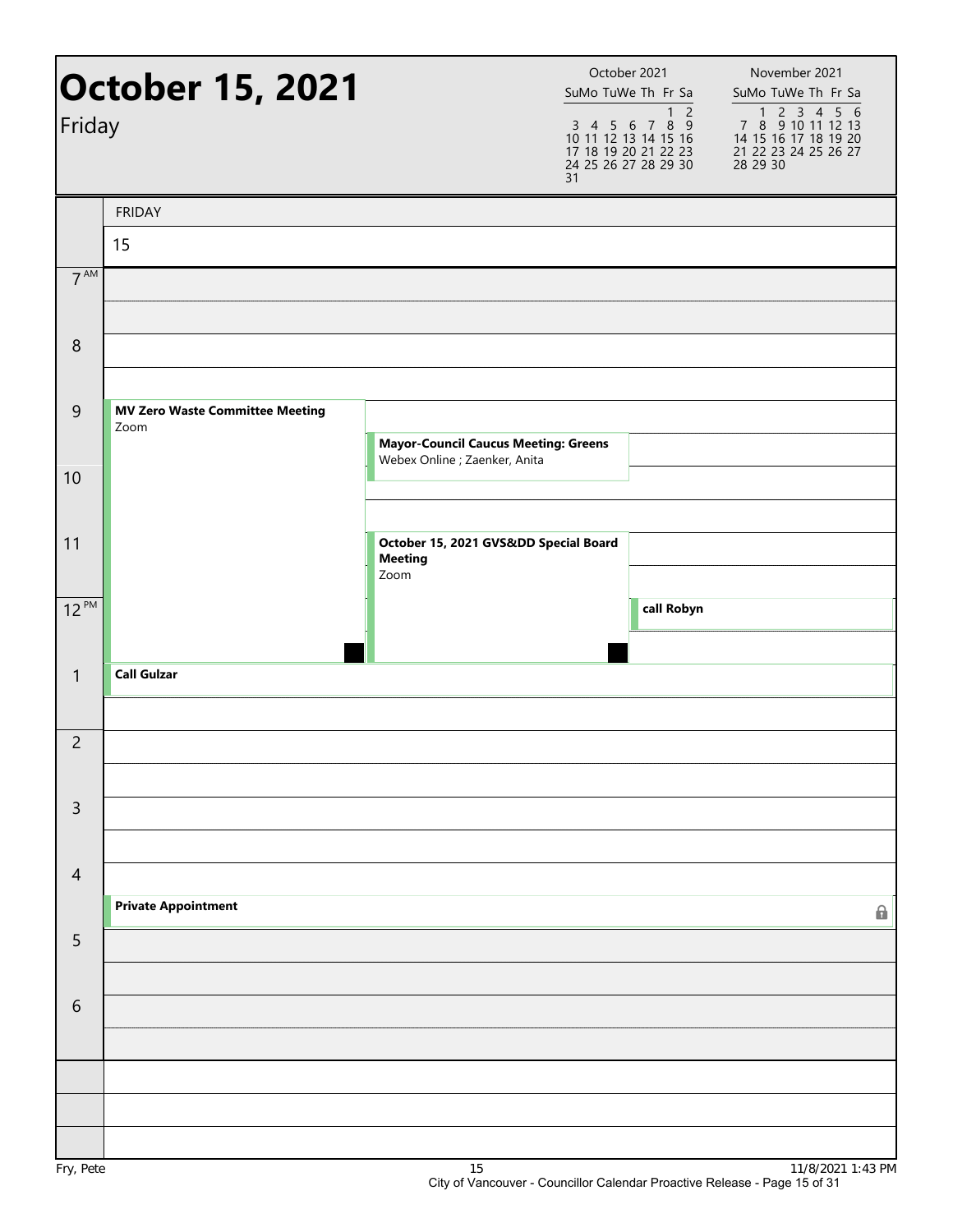|                 | <b>October 16, 2021</b><br>Saturday |                                                     | 31 | October 2021<br>SuMo TuWe Th Fr Sa<br>$\overline{2}$<br>$\mathbf{1}$<br>$\begin{array}{cccccc}\n3 & 4 & 5 & 6 & 7 & 8 & 9 \\ 10 & 11 & 12 & 13 & 14 & 15 & 16\n\end{array}$<br>17 18 19 20 21 22 23<br>24 25 26 27 28 29 30 | November 2021<br>SuMo TuWe Th Fr Sa<br>1 2 3 4 5 6<br>7 8 9 10 11 12 13<br>14 15 16 17 18 19 20<br>21 22 23 24 25 26 27<br>28 29 30 |
|-----------------|-------------------------------------|-----------------------------------------------------|----|-----------------------------------------------------------------------------------------------------------------------------------------------------------------------------------------------------------------------------|-------------------------------------------------------------------------------------------------------------------------------------|
|                 | SATURDAY                            |                                                     |    |                                                                                                                                                                                                                             |                                                                                                                                     |
|                 | 16                                  |                                                     |    |                                                                                                                                                                                                                             |                                                                                                                                     |
|                 | 10:00am<br>TAIWAN EVENT HOLD        | Chinatown Reimagined Community Forum   「唐人街新展望」社區論壇 |    |                                                                                                                                                                                                                             | To Oct 23 $\Rightarrow$                                                                                                             |
| $7^{\text{AM}}$ |                                     |                                                     |    |                                                                                                                                                                                                                             |                                                                                                                                     |
|                 |                                     |                                                     |    |                                                                                                                                                                                                                             |                                                                                                                                     |
| 8               |                                     |                                                     |    |                                                                                                                                                                                                                             |                                                                                                                                     |
| $\overline{9}$  |                                     |                                                     |    |                                                                                                                                                                                                                             |                                                                                                                                     |
|                 |                                     |                                                     |    |                                                                                                                                                                                                                             |                                                                                                                                     |
| 10              | Chinatown Reimagined - launch       |                                                     |    |                                                                                                                                                                                                                             |                                                                                                                                     |
| 11              |                                     |                                                     |    |                                                                                                                                                                                                                             |                                                                                                                                     |
|                 |                                     |                                                     |    |                                                                                                                                                                                                                             |                                                                                                                                     |
| $12^{PM}$       |                                     |                                                     |    |                                                                                                                                                                                                                             |                                                                                                                                     |
|                 |                                     |                                                     |    |                                                                                                                                                                                                                             |                                                                                                                                     |
| $\mathbf{1}$    |                                     |                                                     |    |                                                                                                                                                                                                                             |                                                                                                                                     |
|                 |                                     |                                                     |    |                                                                                                                                                                                                                             |                                                                                                                                     |
| $\overline{c}$  |                                     |                                                     |    |                                                                                                                                                                                                                             |                                                                                                                                     |
| $\mathsf 3$     |                                     |                                                     |    |                                                                                                                                                                                                                             |                                                                                                                                     |
|                 |                                     |                                                     |    |                                                                                                                                                                                                                             |                                                                                                                                     |
| $\overline{4}$  |                                     |                                                     |    |                                                                                                                                                                                                                             |                                                                                                                                     |
|                 |                                     |                                                     |    |                                                                                                                                                                                                                             |                                                                                                                                     |
| $\sqrt{5}$      |                                     |                                                     |    |                                                                                                                                                                                                                             |                                                                                                                                     |
| $\sqrt{6}$      |                                     |                                                     |    |                                                                                                                                                                                                                             |                                                                                                                                     |
|                 |                                     |                                                     |    |                                                                                                                                                                                                                             |                                                                                                                                     |
|                 |                                     |                                                     |    |                                                                                                                                                                                                                             |                                                                                                                                     |
|                 |                                     |                                                     |    |                                                                                                                                                                                                                             |                                                                                                                                     |
|                 |                                     |                                                     |    |                                                                                                                                                                                                                             |                                                                                                                                     |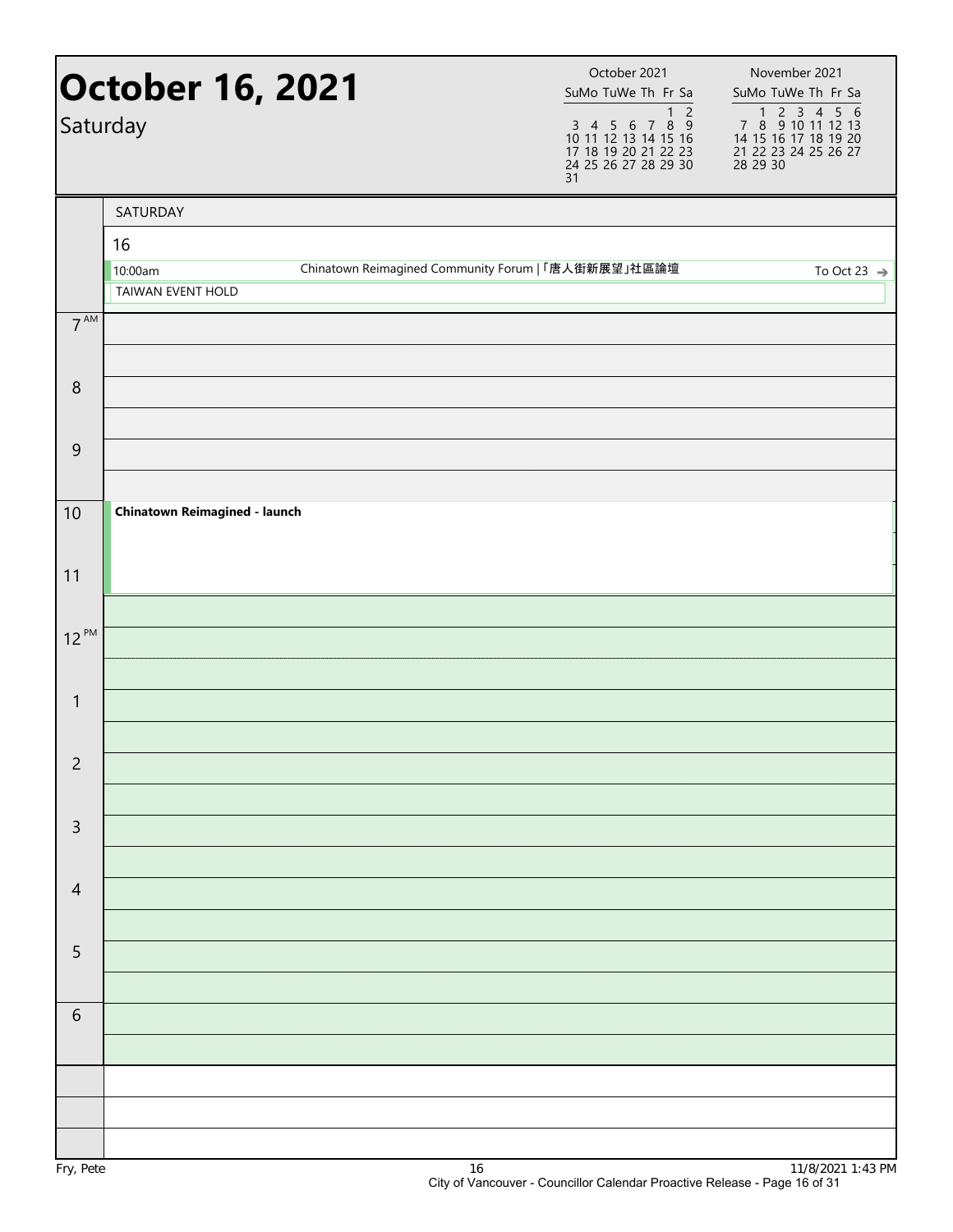| Sunday           | <b>October 17, 2021</b>                 |    | October 2021<br>SuMo TuWe Th Fr Sa<br>1 <sub>2</sub><br>3 4 5 6 7 8 9<br>10 11 12 13 14 15 16<br>17 18 19 20 21 22 23<br>24 25 26 27 28 29 30<br>31 | November 2021<br>SuMo TuWe Th Fr Sa<br>1 2 3 4 5 6<br>7 8 9 10 11 12 13<br>14 15 16 17 18 19 20<br>21 22 23 24 25 26 27<br>28 29 30 |
|------------------|-----------------------------------------|----|-----------------------------------------------------------------------------------------------------------------------------------------------------|-------------------------------------------------------------------------------------------------------------------------------------|
|                  | SUNDAY                                  |    |                                                                                                                                                     |                                                                                                                                     |
|                  | 17                                      |    |                                                                                                                                                     |                                                                                                                                     |
|                  | ← From Oct 16                           |    | Chinatown Reimagined Community Forum   「唐人街新展望」社區論壇                                                                                                 | To Oct 23 $\Rightarrow$                                                                                                             |
| $7^{\text{AM}}$  |                                         |    |                                                                                                                                                     |                                                                                                                                     |
| $\boldsymbol{8}$ |                                         |    |                                                                                                                                                     |                                                                                                                                     |
| $\boldsymbol{9}$ |                                         |    |                                                                                                                                                     |                                                                                                                                     |
| 10               |                                         |    |                                                                                                                                                     |                                                                                                                                     |
| 11               |                                         |    |                                                                                                                                                     |                                                                                                                                     |
| $12^{PM}$        |                                         |    |                                                                                                                                                     |                                                                                                                                     |
| $\mathbf{1}$     |                                         |    |                                                                                                                                                     |                                                                                                                                     |
| $\overline{c}$   |                                         |    |                                                                                                                                                     |                                                                                                                                     |
| $\overline{3}$   |                                         |    |                                                                                                                                                     |                                                                                                                                     |
| $\overline{4}$   |                                         |    |                                                                                                                                                     |                                                                                                                                     |
| 5                |                                         |    |                                                                                                                                                     |                                                                                                                                     |
| $\sqrt{6}$       |                                         |    |                                                                                                                                                     |                                                                                                                                     |
|                  | 7:00pm - 9:00pm G.I. Jew Screening(JCC) |    |                                                                                                                                                     | $\blacktriangledown$                                                                                                                |
|                  |                                         |    |                                                                                                                                                     |                                                                                                                                     |
| Fry, Pete        |                                         | 17 |                                                                                                                                                     | 11/8/2021 1:44 PM                                                                                                                   |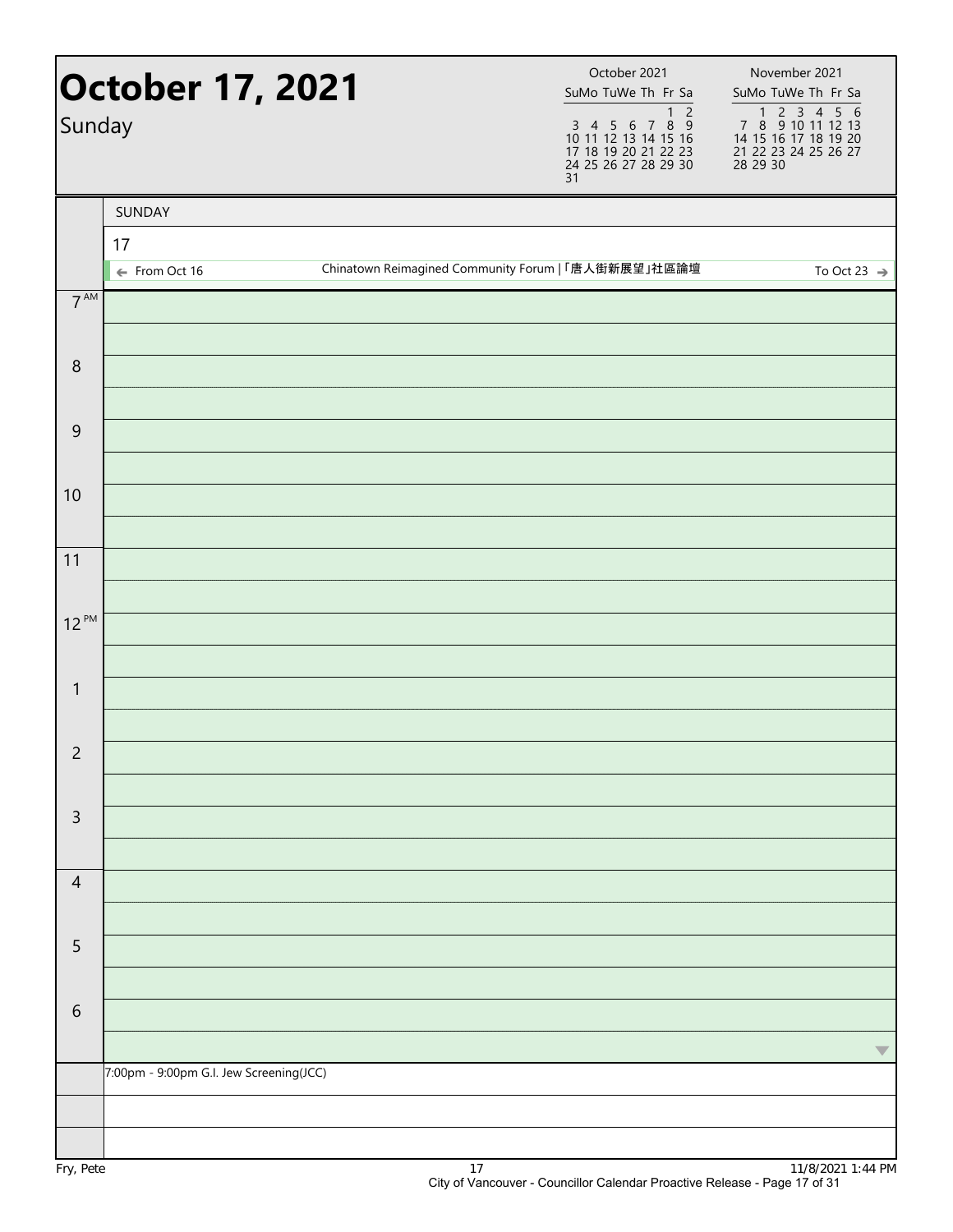| Monday         | <b>October 18, 2021</b>                                                                                                                                    | October 2021<br>SuMo TuWe Th Fr Sa<br>1 <sub>2</sub><br>3 4 5 6 7 8 9<br>10 11 12 13 14 15 16<br>17 18 19 20 21 22 23<br>24 25 26 27 28 29 30<br>31 | November 2021<br>SuMo TuWe Th Fr Sa<br>7 8 9 10 11 12 13<br>14 15 16 17 18 19 20<br>21 22 23 24 25 26 27<br>28 29 30 |
|----------------|------------------------------------------------------------------------------------------------------------------------------------------------------------|-----------------------------------------------------------------------------------------------------------------------------------------------------|----------------------------------------------------------------------------------------------------------------------|
|                | <b>MONDAY</b>                                                                                                                                              |                                                                                                                                                     |                                                                                                                      |
|                | 18                                                                                                                                                         |                                                                                                                                                     |                                                                                                                      |
|                | ← From Oct 16                                                                                                                                              | Chinatown Reimagined Community Forum   「唐人街新展望」社區論壇                                                                                                 | To Oct 23 $\Rightarrow$                                                                                              |
|                | Submit Draft Motion for Staff Feedback by 5pm for Nov. 2nd Council - Councillor's Meeting Calendar                                                         |                                                                                                                                                     |                                                                                                                      |
| $7^{AM}$       |                                                                                                                                                            |                                                                                                                                                     |                                                                                                                      |
| 8              |                                                                                                                                                            |                                                                                                                                                     |                                                                                                                      |
| 9              |                                                                                                                                                            |                                                                                                                                                     |                                                                                                                      |
|                |                                                                                                                                                            |                                                                                                                                                     |                                                                                                                      |
| 10             | [EXT] Updated invitation: Council Caucus @ Weekly from 10am<br>to 12pm on Monday from Mon Jun 21 to Sun Oct 24 (PDT)<br>(pete.fry@vancouver.ca)<br>s.22(1) | Invitation: Climate Caucus - Monday Conference Call @ Every 2 w<br>s.15(1)(I)<br>Climate Leadership Caucus                                          |                                                                                                                      |
| 11             |                                                                                                                                                            | <b>Private Appointment</b>                                                                                                                          |                                                                                                                      |
|                |                                                                                                                                                            |                                                                                                                                                     | 6                                                                                                                    |
| $12^{PM}$      |                                                                                                                                                            |                                                                                                                                                     |                                                                                                                      |
|                | Hudson; call                                                                                                                                               |                                                                                                                                                     |                                                                                                                      |
| $\mathbf{1}$   | Staff/Council Briefing - October 18, 2021<br>Webex Invite<br>Hildebrandt, Tina                                                                             |                                                                                                                                                     |                                                                                                                      |
| $\overline{c}$ |                                                                                                                                                            |                                                                                                                                                     |                                                                                                                      |
| $\overline{3}$ |                                                                                                                                                            |                                                                                                                                                     |                                                                                                                      |
| $\overline{4}$ | <b>Private Appointment</b>                                                                                                                                 |                                                                                                                                                     | 6                                                                                                                    |
|                | LEE ; call                                                                                                                                                 |                                                                                                                                                     |                                                                                                                      |
| 5              |                                                                                                                                                            |                                                                                                                                                     |                                                                                                                      |
|                |                                                                                                                                                            |                                                                                                                                                     |                                                                                                                      |
| 6              |                                                                                                                                                            |                                                                                                                                                     |                                                                                                                      |
|                |                                                                                                                                                            |                                                                                                                                                     |                                                                                                                      |
|                |                                                                                                                                                            |                                                                                                                                                     |                                                                                                                      |
| Fry, Pete      | 18                                                                                                                                                         |                                                                                                                                                     | 11/8/2021 1:44 PM                                                                                                    |
|                |                                                                                                                                                            |                                                                                                                                                     |                                                                                                                      |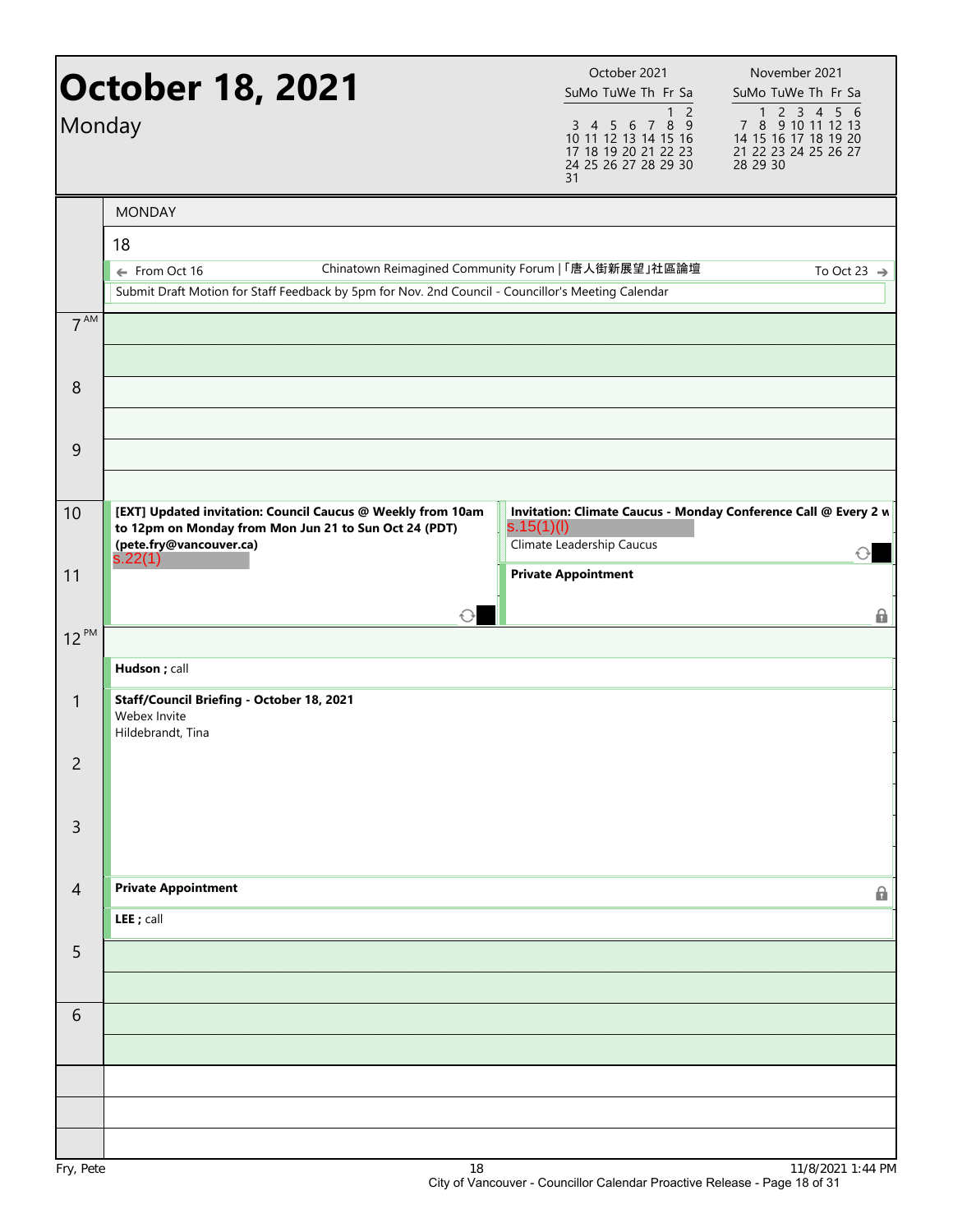| Tuesday         | <b>October 19, 2021</b>             |                                                     | 31 | October 2021<br>SuMo TuWe Th Fr Sa<br>1 <sub>2</sub><br>3 4 5 6 7 8 9<br>10 11 12 13 14 15 16<br>17 18 19 20 21 22 23<br>24 25 26 27 28 29 30 | November 2021<br>SuMo TuWe Th Fr Sa<br>1 2 3 4 5 6<br>7 8 9 10 11 12 13<br>14 15 16 17 18 19 20<br>21 22 23 24 25 26 27<br>28 29 30 |
|-----------------|-------------------------------------|-----------------------------------------------------|----|-----------------------------------------------------------------------------------------------------------------------------------------------|-------------------------------------------------------------------------------------------------------------------------------------|
|                 | TUESDAY                             |                                                     |    |                                                                                                                                               |                                                                                                                                     |
|                 | 19<br>← From Oct 16                 | Chinatown Reimagined Community Forum   「唐人街新展望」社區論壇 |    |                                                                                                                                               | To Oct 23 $\Rightarrow$                                                                                                             |
| $7^{\text{AM}}$ |                                     |                                                     |    |                                                                                                                                               |                                                                                                                                     |
| 8               |                                     |                                                     |    |                                                                                                                                               |                                                                                                                                     |
| $\overline{9}$  | Council - October 19, 2021<br>Webex |                                                     |    |                                                                                                                                               |                                                                                                                                     |
| 10              | Fukushima, Brian                    |                                                     |    |                                                                                                                                               |                                                                                                                                     |
| 11              |                                     |                                                     |    |                                                                                                                                               |                                                                                                                                     |
| $12^{PM}$       |                                     |                                                     |    |                                                                                                                                               |                                                                                                                                     |
| $\mathbf{1}$    |                                     |                                                     |    |                                                                                                                                               |                                                                                                                                     |
| $\overline{c}$  |                                     |                                                     |    |                                                                                                                                               |                                                                                                                                     |
| $\mathsf 3$     |                                     |                                                     |    |                                                                                                                                               |                                                                                                                                     |
| $\overline{4}$  |                                     |                                                     |    |                                                                                                                                               |                                                                                                                                     |
| 5               |                                     |                                                     |    |                                                                                                                                               |                                                                                                                                     |
| 6               |                                     |                                                     |    |                                                                                                                                               |                                                                                                                                     |
|                 |                                     |                                                     |    |                                                                                                                                               |                                                                                                                                     |
|                 |                                     |                                                     |    |                                                                                                                                               |                                                                                                                                     |
|                 |                                     |                                                     |    |                                                                                                                                               |                                                                                                                                     |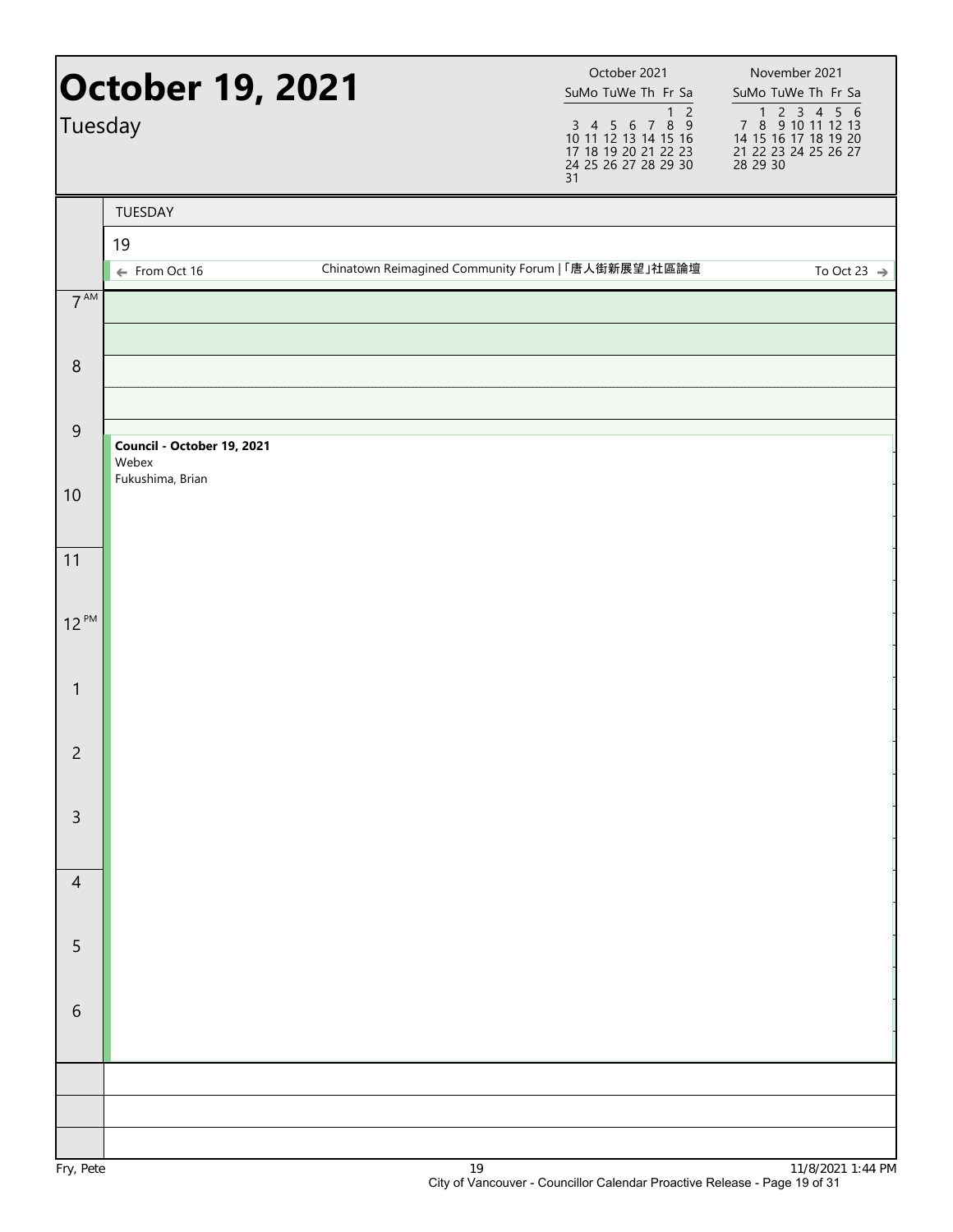|                 | <b>October 20, 2021</b><br>Wednesday                                                                                    | October 2021<br>SuMo TuWe Th Fr Sa<br>$\overline{2}$<br>1<br>3 4 5 6 7 8 9<br>10 11 12 13 14 15 16<br>17 18 19 20 21 22 23<br>24 25 26 27 28 29 30<br>31 | November 2021<br>SuMo TuWe Th Fr Sa<br>7 8 9 10 11 12 13<br>14 15 16 17 18 19 20<br>21 22 23 24 25 26 27<br>28 29 30 |
|-----------------|-------------------------------------------------------------------------------------------------------------------------|----------------------------------------------------------------------------------------------------------------------------------------------------------|----------------------------------------------------------------------------------------------------------------------|
|                 | WEDNESDAY                                                                                                               |                                                                                                                                                          |                                                                                                                      |
|                 | 20                                                                                                                      |                                                                                                                                                          |                                                                                                                      |
|                 | ← From Oct 16<br>REMINDER: Quotes for Info Bulletin (submit to Maria by 12pm on Thursday) (maria.pontikis@vancouver.ca) | Chinatown Reimagined Community Forum   「唐人街新展望」社區論壇                                                                                                      | To Oct 23 $\rightarrow$                                                                                              |
| 7 <sup>AM</sup> |                                                                                                                         |                                                                                                                                                          |                                                                                                                      |
|                 |                                                                                                                         |                                                                                                                                                          |                                                                                                                      |
|                 |                                                                                                                         |                                                                                                                                                          |                                                                                                                      |
| 8               |                                                                                                                         |                                                                                                                                                          |                                                                                                                      |
| $\overline{9}$  | October 20, 2021 MV Board Budget Workshop                                                                               |                                                                                                                                                          |                                                                                                                      |
|                 | Zoom - link below                                                                                                       |                                                                                                                                                          |                                                                                                                      |
| 10              |                                                                                                                         |                                                                                                                                                          |                                                                                                                      |
|                 |                                                                                                                         |                                                                                                                                                          |                                                                                                                      |
| 11              |                                                                                                                         | <b>VCPC Executive/Councillor Fry Monthly Meeting</b>                                                                                                     |                                                                                                                      |
|                 |                                                                                                                         | Council Office, 3rd Floor City Hall, 453 West 12th Avenue<br>Fry, Pete                                                                                   |                                                                                                                      |
| $12^{PM}$       |                                                                                                                         |                                                                                                                                                          | $\bigcirc$                                                                                                           |
|                 |                                                                                                                         |                                                                                                                                                          |                                                                                                                      |
| $\mathbf{1}$    | <b>Councillors Boyle/Fry/Swanson - Possible FCS Amendments</b>                                                          | <b>CALL ROBYN</b>                                                                                                                                        |                                                                                                                      |
|                 | Webex<br>Boyle, Christine                                                                                               | <b>CALL MONICA</b>                                                                                                                                       |                                                                                                                      |
| $\overline{c}$  | <b>VCPC</b>                                                                                                             | <b>VCPC Executive/Councillor Fry Monthly Meeting</b>                                                                                                     |                                                                                                                      |
|                 | <b>HOLD</b>                                                                                                             | Webex<br>Artibise, Yuri                                                                                                                                  |                                                                                                                      |
| $\mathsf{3}$    |                                                                                                                         |                                                                                                                                                          | ∅                                                                                                                    |
|                 |                                                                                                                         |                                                                                                                                                          |                                                                                                                      |
| $\overline{4}$  | <b>Vancouver City Planning Commission Standing Committee -</b>                                                          |                                                                                                                                                          |                                                                                                                      |
|                 | October 20, 2021<br>WebEx                                                                                               |                                                                                                                                                          |                                                                                                                      |
| 5               | Denissenko, Ana                                                                                                         | <b>Special Library Board Meeting</b>                                                                                                                     |                                                                                                                      |
|                 |                                                                                                                         | Zoom; Chrysalyn Tolentino                                                                                                                                |                                                                                                                      |
| 6               |                                                                                                                         |                                                                                                                                                          |                                                                                                                      |
|                 | Chef's table VCC; DT                                                                                                    |                                                                                                                                                          |                                                                                                                      |
|                 |                                                                                                                         |                                                                                                                                                          |                                                                                                                      |
|                 |                                                                                                                         |                                                                                                                                                          |                                                                                                                      |
|                 |                                                                                                                         |                                                                                                                                                          |                                                                                                                      |
|                 |                                                                                                                         |                                                                                                                                                          |                                                                                                                      |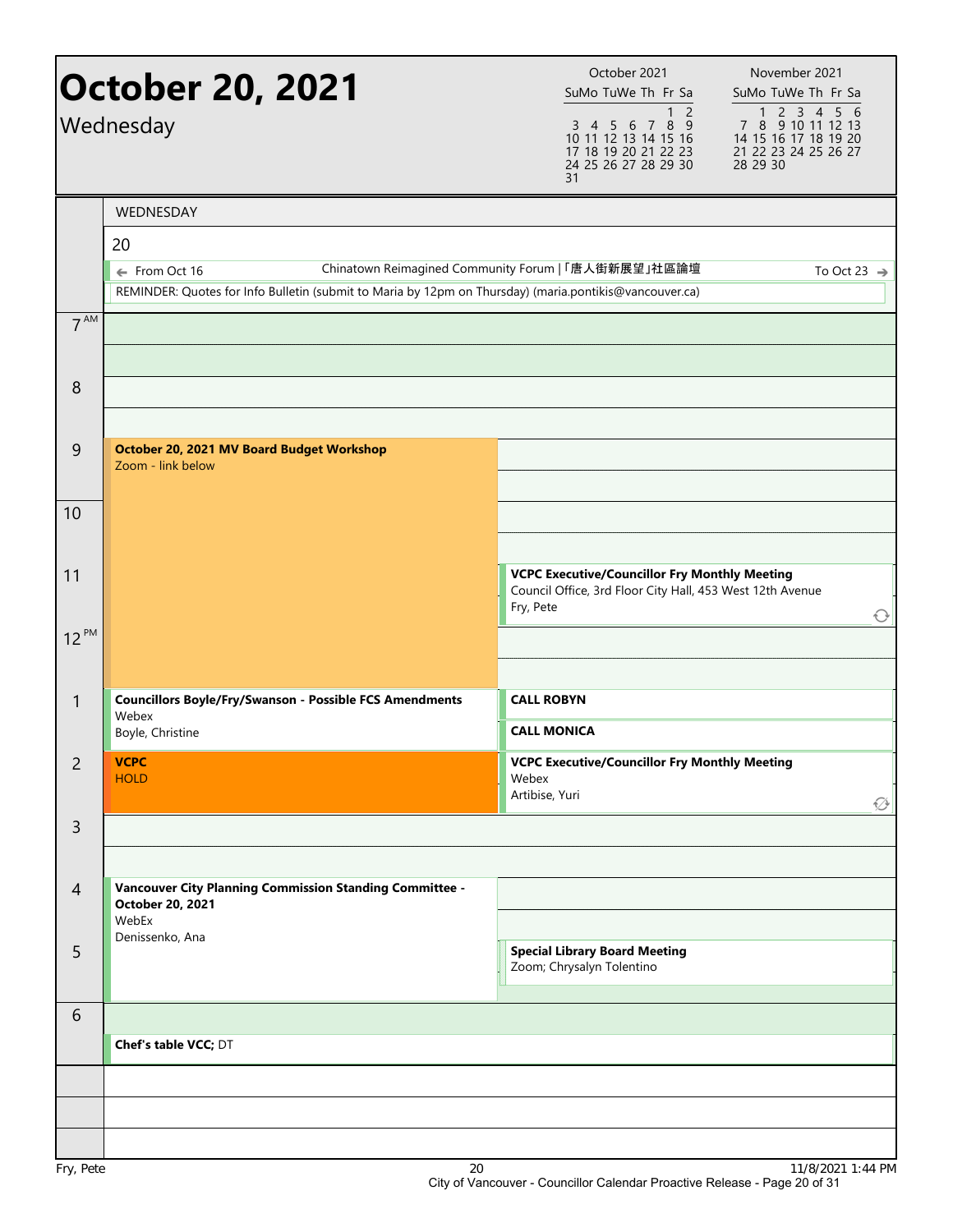|                 | <b>October 21, 2021</b><br>Thursday      |                                                                          | October 2021<br>SuMo TuWe Th Fr Sa<br>$\overline{2}$<br>$\mathbf{1}$<br>3 4 5 6 7 8 9<br>10 11 12 13 14 15 16<br>17 18 19 20 21 22 23<br>24 25 26 27 28 29 30<br>31 | November 2021<br>SuMo TuWe Th Fr Sa<br>1 2 3 4 5 6<br>7 8 9 10 11 12 13<br>14 15 16 17 18 19 20<br>21 22 23 24 25 26 27<br>28 29 30 |
|-----------------|------------------------------------------|--------------------------------------------------------------------------|---------------------------------------------------------------------------------------------------------------------------------------------------------------------|-------------------------------------------------------------------------------------------------------------------------------------|
|                 | THURSDAY<br>21                           |                                                                          |                                                                                                                                                                     |                                                                                                                                     |
|                 | ← From Oct 16                            | Chinatown Reimagined Community Forum   「唐人街新展望」社區論壇                      |                                                                                                                                                                     | To Oct 23 $\Rightarrow$                                                                                                             |
| $7^{\text{AM}}$ |                                          |                                                                          |                                                                                                                                                                     |                                                                                                                                     |
| $\,8\,$         |                                          |                                                                          |                                                                                                                                                                     |                                                                                                                                     |
|                 |                                          |                                                                          |                                                                                                                                                                     |                                                                                                                                     |
| $\overline{9}$  | WebEx Online/City Hall<br>Dragnea, Irina | Standing Committee on Policy and Strategic Priorities - October 21, 2021 |                                                                                                                                                                     |                                                                                                                                     |
| 10              |                                          |                                                                          |                                                                                                                                                                     |                                                                                                                                     |
| 11              |                                          |                                                                          |                                                                                                                                                                     |                                                                                                                                     |
| $12^{PM}$       |                                          |                                                                          |                                                                                                                                                                     |                                                                                                                                     |
|                 |                                          |                                                                          |                                                                                                                                                                     |                                                                                                                                     |
| $\mathbf{1}$    |                                          |                                                                          |                                                                                                                                                                     |                                                                                                                                     |
| $\overline{2}$  |                                          |                                                                          |                                                                                                                                                                     |                                                                                                                                     |
| $\mathsf 3$     |                                          |                                                                          |                                                                                                                                                                     |                                                                                                                                     |
|                 |                                          |                                                                          |                                                                                                                                                                     |                                                                                                                                     |
| $\overline{4}$  |                                          |                                                                          |                                                                                                                                                                     |                                                                                                                                     |
| $\sqrt{5}$      |                                          |                                                                          |                                                                                                                                                                     |                                                                                                                                     |
|                 |                                          |                                                                          |                                                                                                                                                                     |                                                                                                                                     |
| $\sqrt{6}$      |                                          |                                                                          |                                                                                                                                                                     |                                                                                                                                     |
|                 |                                          |                                                                          |                                                                                                                                                                     |                                                                                                                                     |
|                 |                                          |                                                                          |                                                                                                                                                                     |                                                                                                                                     |
|                 |                                          |                                                                          |                                                                                                                                                                     |                                                                                                                                     |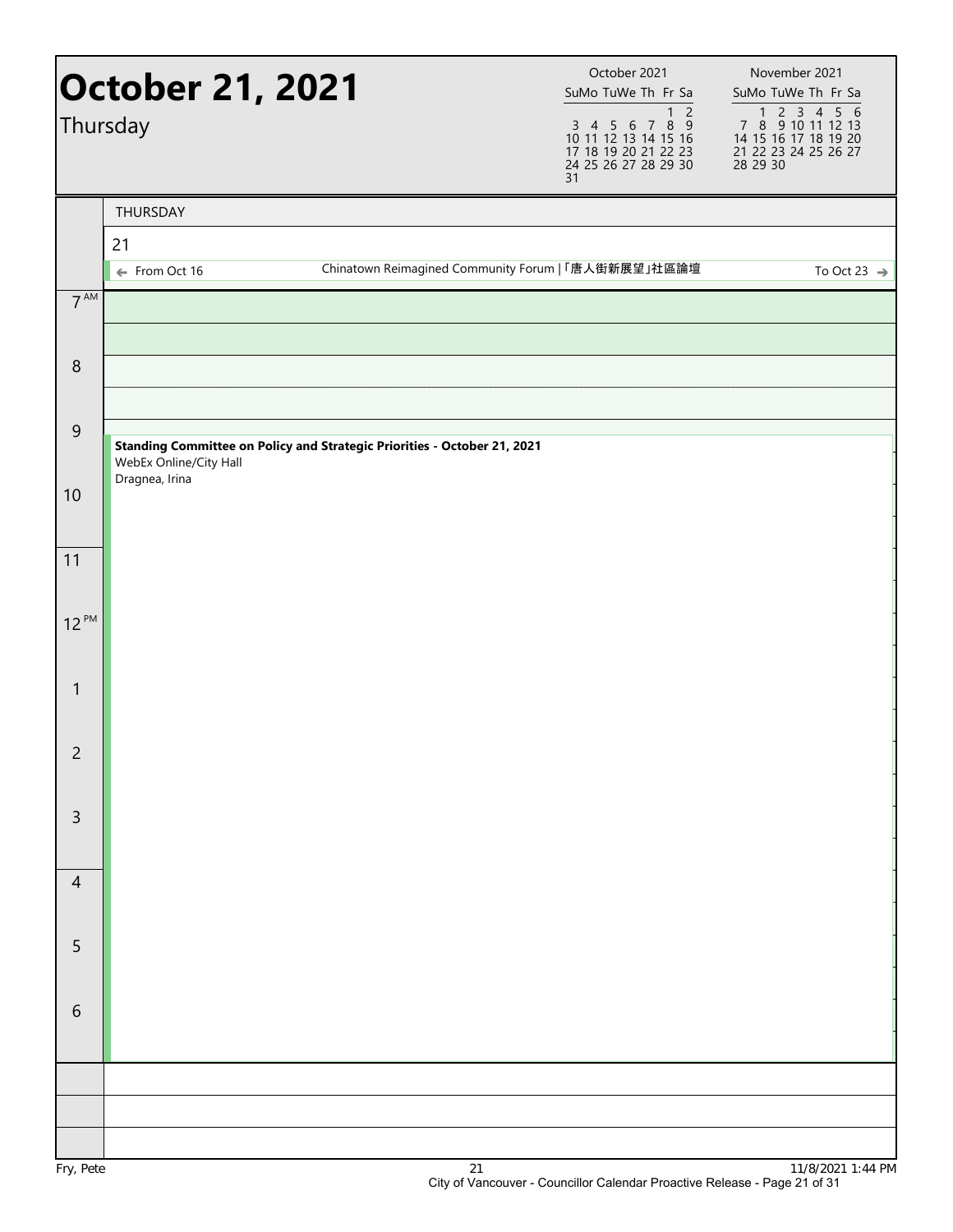| Friday          | <b>October 22, 2021</b>          |                                                     |                  | October 2021<br>SuMo TuWe Th Fr Sa<br>1 <sub>2</sub><br>3 4 5 6 7 8 9<br>10 11 12 13 14 15 16<br>17 18 19 20 21 22 23<br>24 25 26 27 28 29 30<br>31 | November 2021<br>SuMo TuWe Th Fr Sa<br>7 8 9 10 11 12 13<br>14 15 16 17 18 19 20<br>21 22 23 24 25 26 27<br>28 29 30 |
|-----------------|----------------------------------|-----------------------------------------------------|------------------|-----------------------------------------------------------------------------------------------------------------------------------------------------|----------------------------------------------------------------------------------------------------------------------|
|                 | <b>FRIDAY</b>                    |                                                     |                  |                                                                                                                                                     |                                                                                                                      |
|                 | 22<br>← From Oct 16              | Chinatown Reimagined Community Forum   「唐人街新展望」社區論壇 |                  |                                                                                                                                                     | To Oct 23 $\rightarrow$                                                                                              |
| 7 <sup>AM</sup> |                                  |                                                     |                  |                                                                                                                                                     |                                                                                                                      |
| $\,8\,$         |                                  |                                                     |                  |                                                                                                                                                     |                                                                                                                      |
| 9               | <b>HOLD Mike Adriane</b>         |                                                     | s.22(1)          | (PDT) (pete.fry@vancouver.ca)                                                                                                                       | [EXT] Invitation: Council Caucus @ Fri Oct 22, 2021 9am - 10am                                                       |
| 10              | <b>HOLD Chinatown reimagined</b> |                                                     |                  |                                                                                                                                                     | Phone call with Representatives from Fairview South Granville Ad                                                     |
| 11              |                                  |                                                     | <b>Call Call</b> |                                                                                                                                                     |                                                                                                                      |
| $12^{PM}$       |                                  |                                                     |                  |                                                                                                                                                     |                                                                                                                      |
| $\mathbf{1}$    |                                  |                                                     | <b>CBC Call</b>  |                                                                                                                                                     |                                                                                                                      |
| $\overline{c}$  |                                  |                                                     |                  | <b>Planning Discussion</b><br>Webex Online (see below); Zaenker, Anita                                                                              |                                                                                                                      |
| 3               |                                  |                                                     |                  |                                                                                                                                                     |                                                                                                                      |
| $\overline{4}$  |                                  |                                                     |                  |                                                                                                                                                     |                                                                                                                      |
| 5               | Fashion Week opening; CCC        |                                                     |                  |                                                                                                                                                     |                                                                                                                      |
| 6               |                                  |                                                     |                  |                                                                                                                                                     |                                                                                                                      |
|                 |                                  |                                                     |                  |                                                                                                                                                     |                                                                                                                      |
|                 |                                  | $\sim$                                              |                  |                                                                                                                                                     | 111010001                                                                                                            |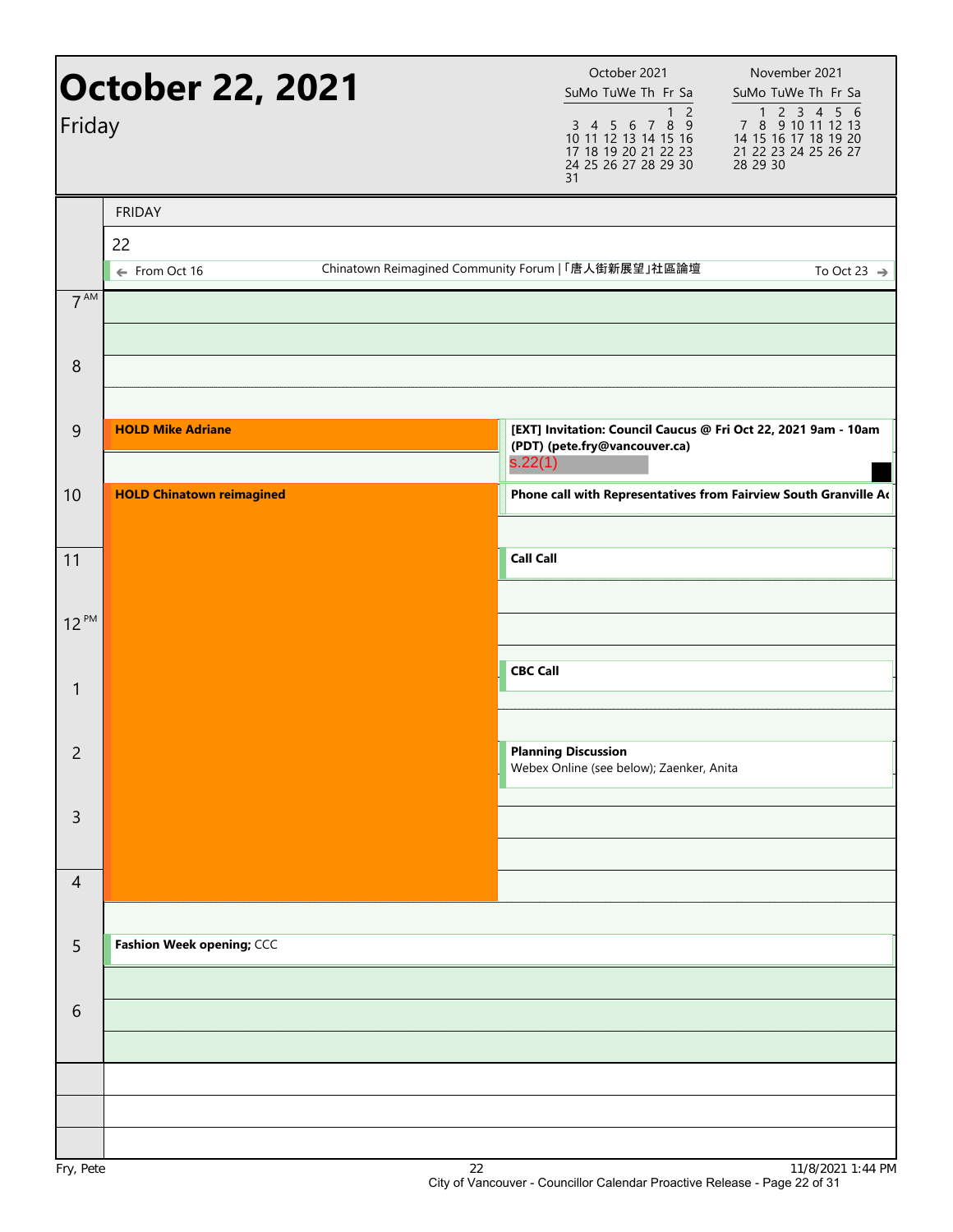|                 | <b>October 23, 2021</b><br>Saturday                            |  | October 2021<br>SuMo TuWe Th Fr Sa<br>$\overline{2}$<br>$\mathbf{1}$<br>3 4 5 6 7 8 9<br>10 11 12 13 14 15 16<br>17 18 19 20 21 22 23<br>24 25 26 27 28 29 30<br>31 | November 2021<br>SuMo TuWe Th Fr Sa<br>1 2 3 4 5 6<br>7 8 9 10 11 12 13<br>14 15 16 17 18 19 20<br>21 22 23 24 25 26 27<br>28 29 30 |
|-----------------|----------------------------------------------------------------|--|---------------------------------------------------------------------------------------------------------------------------------------------------------------------|-------------------------------------------------------------------------------------------------------------------------------------|
|                 | SATURDAY                                                       |  |                                                                                                                                                                     |                                                                                                                                     |
|                 | 23<br>← From Oct 16                                            |  | Chinatown Reimagined Community Forum   「唐人街新展望」社區論壇                                                                                                                 | 6:00pm                                                                                                                              |
| $7^{\text{AM}}$ |                                                                |  |                                                                                                                                                                     |                                                                                                                                     |
|                 |                                                                |  |                                                                                                                                                                     |                                                                                                                                     |
| $\, 8$          |                                                                |  |                                                                                                                                                                     |                                                                                                                                     |
|                 |                                                                |  |                                                                                                                                                                     |                                                                                                                                     |
| $\mathsf 9$     | <b>October 23, 2021 MV Council of Councils Meeting</b><br>Zoom |  |                                                                                                                                                                     |                                                                                                                                     |
| 10              |                                                                |  | <b>HOLD Chinatown Day 2</b>                                                                                                                                         |                                                                                                                                     |
|                 |                                                                |  |                                                                                                                                                                     |                                                                                                                                     |
| 11              |                                                                |  |                                                                                                                                                                     |                                                                                                                                     |
|                 |                                                                |  |                                                                                                                                                                     |                                                                                                                                     |
| $12^{PM}$       |                                                                |  |                                                                                                                                                                     |                                                                                                                                     |
|                 |                                                                |  |                                                                                                                                                                     |                                                                                                                                     |
| $\mathbf{1}$    |                                                                |  |                                                                                                                                                                     |                                                                                                                                     |
| $\overline{2}$  |                                                                |  |                                                                                                                                                                     |                                                                                                                                     |
|                 |                                                                |  |                                                                                                                                                                     |                                                                                                                                     |
| $\mathsf{3}$    |                                                                |  |                                                                                                                                                                     |                                                                                                                                     |
|                 |                                                                |  |                                                                                                                                                                     |                                                                                                                                     |
| $\overline{4}$  |                                                                |  |                                                                                                                                                                     |                                                                                                                                     |
|                 |                                                                |  |                                                                                                                                                                     |                                                                                                                                     |
| 5               |                                                                |  |                                                                                                                                                                     |                                                                                                                                     |
| $\sqrt{6}$      |                                                                |  |                                                                                                                                                                     |                                                                                                                                     |
|                 |                                                                |  |                                                                                                                                                                     |                                                                                                                                     |
|                 |                                                                |  |                                                                                                                                                                     |                                                                                                                                     |
|                 |                                                                |  |                                                                                                                                                                     |                                                                                                                                     |
|                 |                                                                |  |                                                                                                                                                                     |                                                                                                                                     |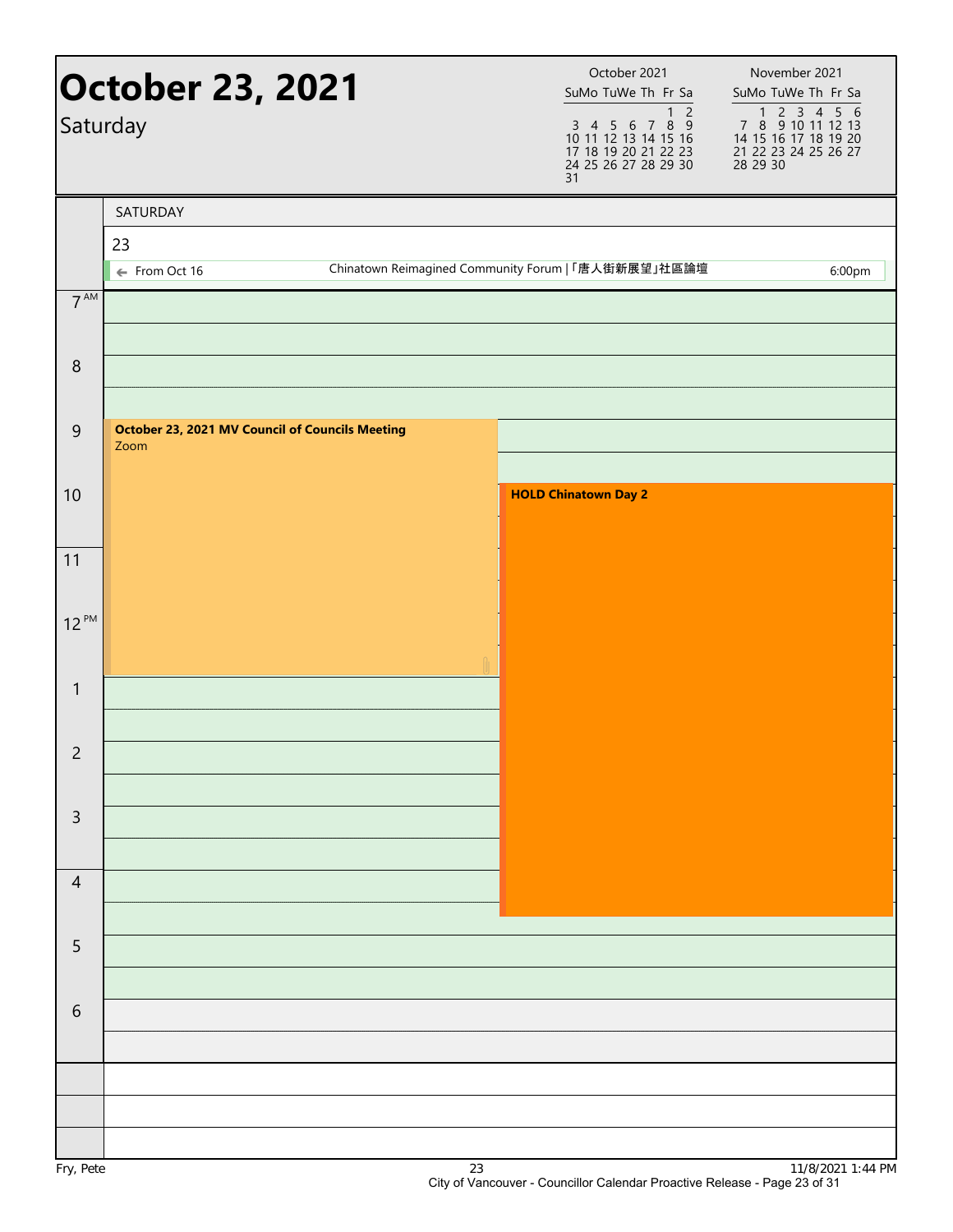| Sunday          | <b>October 24, 2021</b>    | October 2021<br>SuMo TuWe Th Fr Sa<br>$\overline{2}$<br>$\mathbf{1}$<br>$3$ 4 5 6 7 8 9<br>10 11 12 13 14 15 16<br>17 18 19 20 21 22 23<br>24 25 26 27 28 29 30<br>31 | November 2021<br>SuMo TuWe Th Fr Sa<br>1 2 3 4 5 6<br>7 8 9 10 11 12 13<br>14 15 16 17 18 19 20<br>21 22 23 24 25 26 27<br>28 29 30 |  |
|-----------------|----------------------------|-----------------------------------------------------------------------------------------------------------------------------------------------------------------------|-------------------------------------------------------------------------------------------------------------------------------------|--|
|                 | SUNDAY                     |                                                                                                                                                                       |                                                                                                                                     |  |
|                 | 24                         |                                                                                                                                                                       |                                                                                                                                     |  |
| $7^{\text{AM}}$ |                            |                                                                                                                                                                       |                                                                                                                                     |  |
| 8               |                            |                                                                                                                                                                       |                                                                                                                                     |  |
|                 |                            |                                                                                                                                                                       |                                                                                                                                     |  |
| $\mathsf 9$     |                            |                                                                                                                                                                       |                                                                                                                                     |  |
| 10              |                            |                                                                                                                                                                       |                                                                                                                                     |  |
|                 |                            |                                                                                                                                                                       |                                                                                                                                     |  |
| 11              |                            |                                                                                                                                                                       |                                                                                                                                     |  |
| $12^{PM}$       |                            |                                                                                                                                                                       |                                                                                                                                     |  |
| $\mathbf{1}$    |                            |                                                                                                                                                                       |                                                                                                                                     |  |
|                 |                            |                                                                                                                                                                       |                                                                                                                                     |  |
| $\overline{c}$  |                            |                                                                                                                                                                       |                                                                                                                                     |  |
| $\overline{3}$  |                            |                                                                                                                                                                       |                                                                                                                                     |  |
| $\overline{4}$  | <b>Private Appointment</b> |                                                                                                                                                                       | 0                                                                                                                                   |  |
|                 |                            |                                                                                                                                                                       |                                                                                                                                     |  |
| 5               |                            |                                                                                                                                                                       |                                                                                                                                     |  |
| $\sqrt{6}$      |                            |                                                                                                                                                                       |                                                                                                                                     |  |
|                 |                            |                                                                                                                                                                       |                                                                                                                                     |  |
|                 |                            |                                                                                                                                                                       |                                                                                                                                     |  |
|                 |                            |                                                                                                                                                                       |                                                                                                                                     |  |
|                 |                            |                                                                                                                                                                       |                                                                                                                                     |  |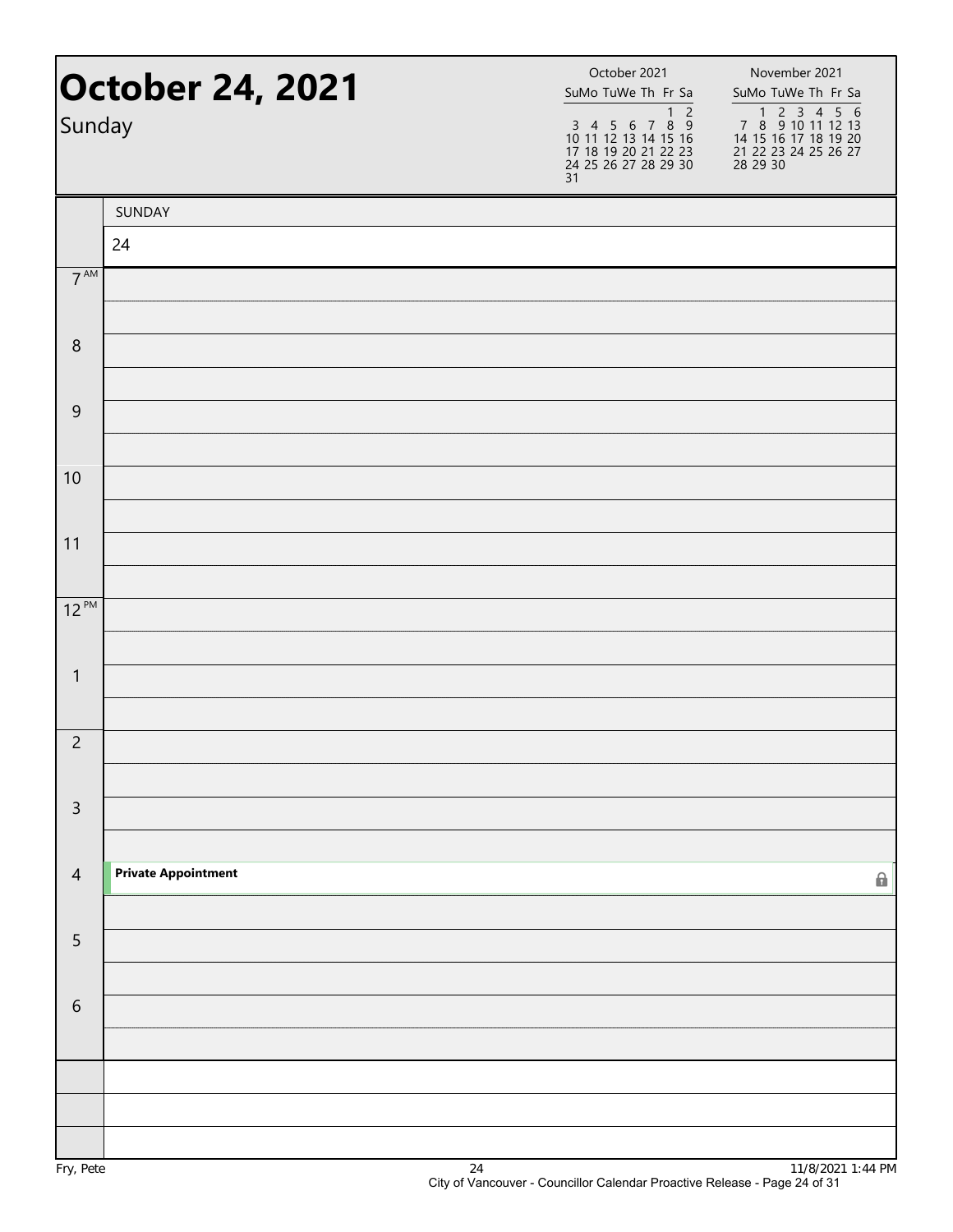| <b>October 25, 2021</b><br>Monday |                                                                                                                                                                                         | October 2021<br>SuMo TuWe Th Fr Sa<br>$\overline{c}$<br>$\mathbf{1}$<br>3 4 5 6 7 8 9<br>10 11 12 13 14 15 16<br>17 18 19 20 21 22 23<br>24 25 26 27 28 29 30<br>31 | November 2021<br>SuMo TuWe Th Fr Sa<br>1 2 3 4 5 6<br>7 8 9 10 11 12 13<br>14 15 16 17 18 19 20<br>21 22 23 24 25 26 27<br>28 29 30 |
|-----------------------------------|-----------------------------------------------------------------------------------------------------------------------------------------------------------------------------------------|---------------------------------------------------------------------------------------------------------------------------------------------------------------------|-------------------------------------------------------------------------------------------------------------------------------------|
|                                   | <b>MONDAY</b>                                                                                                                                                                           |                                                                                                                                                                     |                                                                                                                                     |
|                                   | 25<br>PLEASE RESTART COMPUTER TODAY: To Prepare for Tomorrow's Council Meeting<br>Submit Final Motion for Agenda Inclusion by 5pm (For Nov 2nd Council) - Councillor's Meeting Calendar |                                                                                                                                                                     | ↩                                                                                                                                   |
| 7 <sup>AM</sup>                   |                                                                                                                                                                                         |                                                                                                                                                                     |                                                                                                                                     |
| 8                                 | Stephen Quinn CBC; on Flreworks                                                                                                                                                         |                                                                                                                                                                     |                                                                                                                                     |
| 9                                 |                                                                                                                                                                                         |                                                                                                                                                                     |                                                                                                                                     |
| 10                                | [EXT] Updated invitation: Council Caucus @ Weekly from 10am to 12pm on Monday (PDT) (pete.fry@vancouver.ca)<br>s.22(1)                                                                  |                                                                                                                                                                     |                                                                                                                                     |
| 11                                |                                                                                                                                                                                         |                                                                                                                                                                     |                                                                                                                                     |
| $12^{PM}$                         |                                                                                                                                                                                         |                                                                                                                                                                     |                                                                                                                                     |
| $\mathbf{1}$                      | <b>UPDATE: Staff/Council Briefing - October 25, 2021</b><br>webex<br>Hildebrandt, Tina                                                                                                  |                                                                                                                                                                     |                                                                                                                                     |
| $\overline{2}$                    |                                                                                                                                                                                         |                                                                                                                                                                     |                                                                                                                                     |
| 3                                 |                                                                                                                                                                                         |                                                                                                                                                                     |                                                                                                                                     |
| $\overline{4}$                    | [EXT] Updated invitation with note: 1045 Haro Street Discussion @ Mon Oct 25, 2021 4:15pm - 5pm (PDT) (clrfry@vancouver.ca)<br>Join Zoom Meeting S.15(1)(I)                             | allison@poonigroup.com                                                                                                                                              |                                                                                                                                     |
| 5                                 |                                                                                                                                                                                         |                                                                                                                                                                     |                                                                                                                                     |
| 6                                 |                                                                                                                                                                                         |                                                                                                                                                                     |                                                                                                                                     |
|                                   |                                                                                                                                                                                         |                                                                                                                                                                     |                                                                                                                                     |
| Fry, Pete                         | 25                                                                                                                                                                                      |                                                                                                                                                                     | 11/8/2021 1:44 PM                                                                                                                   |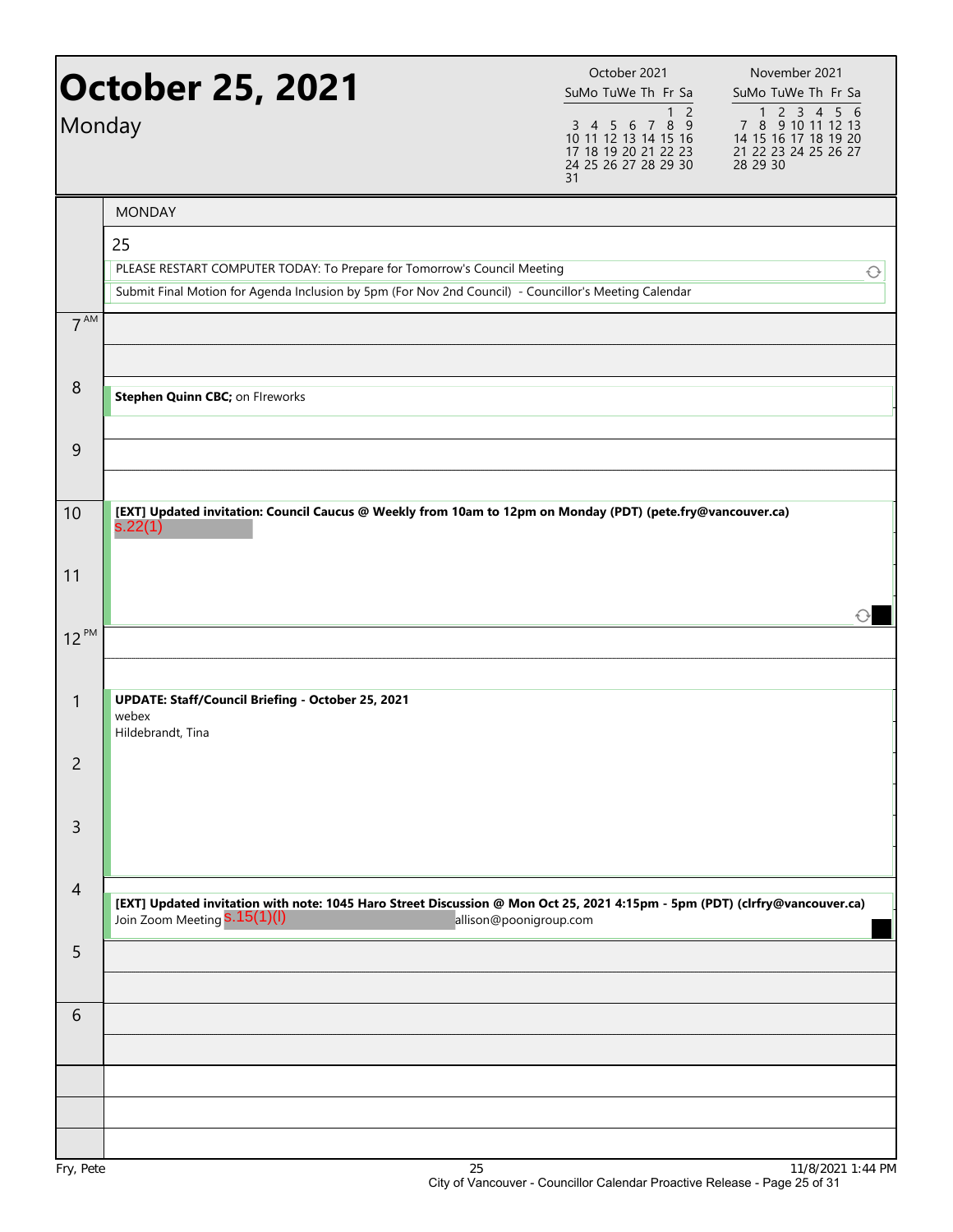| October 26, 2021<br>Tuesday |                                                                                                                      | October 2021<br>SuMo TuWe Th Fr Sa<br>$\overline{c}$<br>1<br>$3$ 4 5 6 7 8 9<br>10 11 12 13 14 15 16<br>17 18 19 20 21 22 23<br>24 25 26 27 28 29 30<br>31 | November 2021<br>SuMo TuWe Th Fr Sa<br>7 8 9 10 11 12 13<br>14 15 16 17 18 19 20<br>21 22 23 24 25 26 27<br>28 29 30 |
|-----------------------------|----------------------------------------------------------------------------------------------------------------------|------------------------------------------------------------------------------------------------------------------------------------------------------------|----------------------------------------------------------------------------------------------------------------------|
|                             | <b>TUESDAY</b>                                                                                                       |                                                                                                                                                            |                                                                                                                      |
|                             | 26                                                                                                                   |                                                                                                                                                            |                                                                                                                      |
| 7 <sup>AM</sup>             |                                                                                                                      |                                                                                                                                                            |                                                                                                                      |
|                             |                                                                                                                      |                                                                                                                                                            |                                                                                                                      |
| 8                           |                                                                                                                      |                                                                                                                                                            |                                                                                                                      |
|                             |                                                                                                                      |                                                                                                                                                            |                                                                                                                      |
| 9                           | Paul Storer/Lon LaClaire/Cllr. Fry/Cllr. Boyle - Neighbourhood Traffic Management and Slow Streets; Webex; Fry, Pete |                                                                                                                                                            |                                                                                                                      |
| 10                          | Fraser Academy #MarkItRead<br>City Hall - Captain George of Vancouver statue (weather-permitting); Fry, Pete         |                                                                                                                                                            |                                                                                                                      |
|                             |                                                                                                                      |                                                                                                                                                            |                                                                                                                      |
| 11                          | Discuss 2022 Budget with Clr. Fry; Zoom; Christina de Castell                                                        |                                                                                                                                                            |                                                                                                                      |
| $12^{PM}$                   |                                                                                                                      |                                                                                                                                                            |                                                                                                                      |
|                             | [EXT] Lunch                                                                                                          |                                                                                                                                                            |                                                                                                                      |
| $\mathbf{1}$                | Tropica, 2975 Cambie Street<br>Kiersten Enemark                                                                      |                                                                                                                                                            |                                                                                                                      |
|                             |                                                                                                                      |                                                                                                                                                            |                                                                                                                      |
| 2                           |                                                                                                                      |                                                                                                                                                            |                                                                                                                      |
|                             | Reconvening Standing Committee on Policy and Strategic                                                               |                                                                                                                                                            |                                                                                                                      |
| $\overline{3}$              | Priorities - October 26, 2021<br>WebEx Online/City Hall<br>Dragnea, Irina                                            |                                                                                                                                                            |                                                                                                                      |
| $\overline{4}$              |                                                                                                                      |                                                                                                                                                            |                                                                                                                      |
|                             |                                                                                                                      |                                                                                                                                                            |                                                                                                                      |
| 5                           |                                                                                                                      |                                                                                                                                                            |                                                                                                                      |
|                             |                                                                                                                      |                                                                                                                                                            |                                                                                                                      |
| 6                           |                                                                                                                      |                                                                                                                                                            |                                                                                                                      |
|                             |                                                                                                                      |                                                                                                                                                            |                                                                                                                      |
|                             | 7:00pm - 8:30pm Lower Mount Pleasant: Immigrants, Industry and Institutions(ONLINE)                                  |                                                                                                                                                            |                                                                                                                      |
|                             |                                                                                                                      |                                                                                                                                                            |                                                                                                                      |
|                             |                                                                                                                      |                                                                                                                                                            |                                                                                                                      |
| Fry, Pete                   | 26                                                                                                                   |                                                                                                                                                            | 11/8/2021 1:44 PM                                                                                                    |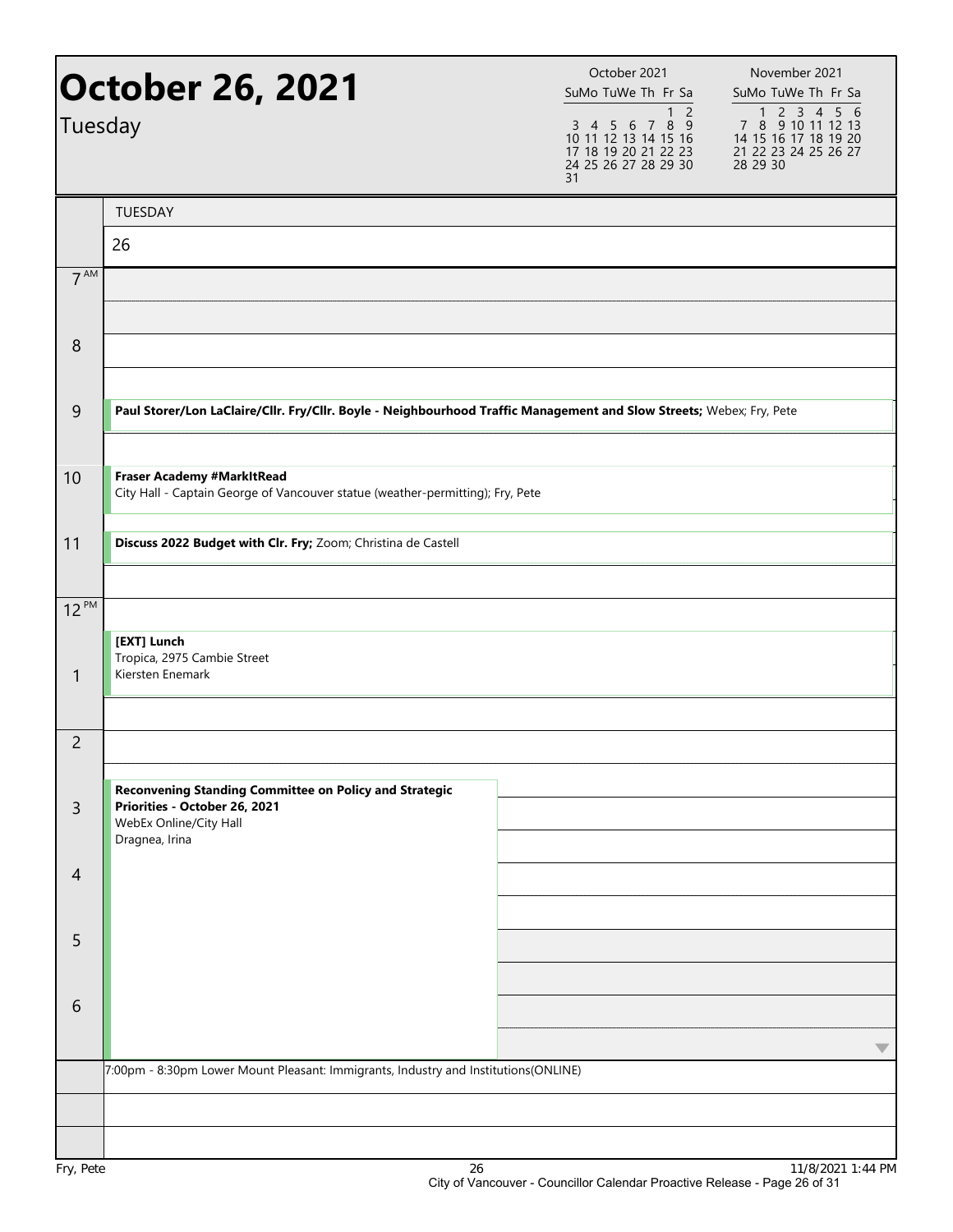|                  | October 27, 2021<br>Wednesday                                                                                                 | October 2021<br>SuMo TuWe Th Fr Sa<br>$\overline{2}$<br>1<br>3 4 5 6 7 8 9<br>10 11 12 13 14 15 16<br>17 18 19 20 21 22 23<br>24 25 26 27 28 29 30<br>31 | November 2021<br>SuMo TuWe Th Fr Sa<br>7 8 9 10 11 12 13<br>14 15 16 17 18 19 20<br>21 22 23 24 25 26 27<br>28 29 30 |
|------------------|-------------------------------------------------------------------------------------------------------------------------------|----------------------------------------------------------------------------------------------------------------------------------------------------------|----------------------------------------------------------------------------------------------------------------------|
|                  | WEDNESDAY                                                                                                                     |                                                                                                                                                          |                                                                                                                      |
|                  | 27                                                                                                                            |                                                                                                                                                          |                                                                                                                      |
| $7^{\text{AM}}$  |                                                                                                                               |                                                                                                                                                          |                                                                                                                      |
| $\boldsymbol{8}$ |                                                                                                                               |                                                                                                                                                          |                                                                                                                      |
|                  | Connie Hubbs TRAC; S.22(1)                                                                                                    | Connie Hubbs TRAC; S.22(1)                                                                                                                               |                                                                                                                      |
| 9                | [EXT] October 27, 2021 National Zero Waste Council (NZWC)<br><b>Meeting (AGM)</b><br>zoom details below<br>Heather Schoemaker | <b>NZW speaking</b>                                                                                                                                      |                                                                                                                      |
| 10               |                                                                                                                               |                                                                                                                                                          |                                                                                                                      |
| 11               |                                                                                                                               |                                                                                                                                                          |                                                                                                                      |
| $12^{PM}$        |                                                                                                                               |                                                                                                                                                          |                                                                                                                      |
|                  | <b>Private Appointment</b>                                                                                                    |                                                                                                                                                          |                                                                                                                      |
| $\mathbf{1}$     |                                                                                                                               |                                                                                                                                                          |                                                                                                                      |
| $\overline{2}$   |                                                                                                                               |                                                                                                                                                          | 0                                                                                                                    |
|                  | Reconvening Standing Committee on Policy and Strategic Priorities - October 27, 2021                                          |                                                                                                                                                          |                                                                                                                      |
| $\overline{3}$   | WebEx Online/City Hall<br>Dragnea, Irina                                                                                      |                                                                                                                                                          |                                                                                                                      |
| $\overline{4}$   |                                                                                                                               |                                                                                                                                                          |                                                                                                                      |
| 5                |                                                                                                                               |                                                                                                                                                          |                                                                                                                      |
|                  | Pre-Library Board Meeting: Vancouver Plan Presentation; Zoom S.15(1)(l)                                                       |                                                                                                                                                          |                                                                                                                      |
| 6                | <b>Library Board Regular Meeting</b><br>Zoom<br>Chrysalyn Tolentino<br>♦                                                      |                                                                                                                                                          | $\overline{\phantom{a}}$                                                                                             |
|                  | 7:20pm - 8:30pm Library Board In Camera Meeting(Zoom)                                                                         |                                                                                                                                                          |                                                                                                                      |
|                  |                                                                                                                               |                                                                                                                                                          |                                                                                                                      |
| Fry, Pete        | 27                                                                                                                            |                                                                                                                                                          | 11/8/2021 1:44 PM                                                                                                    |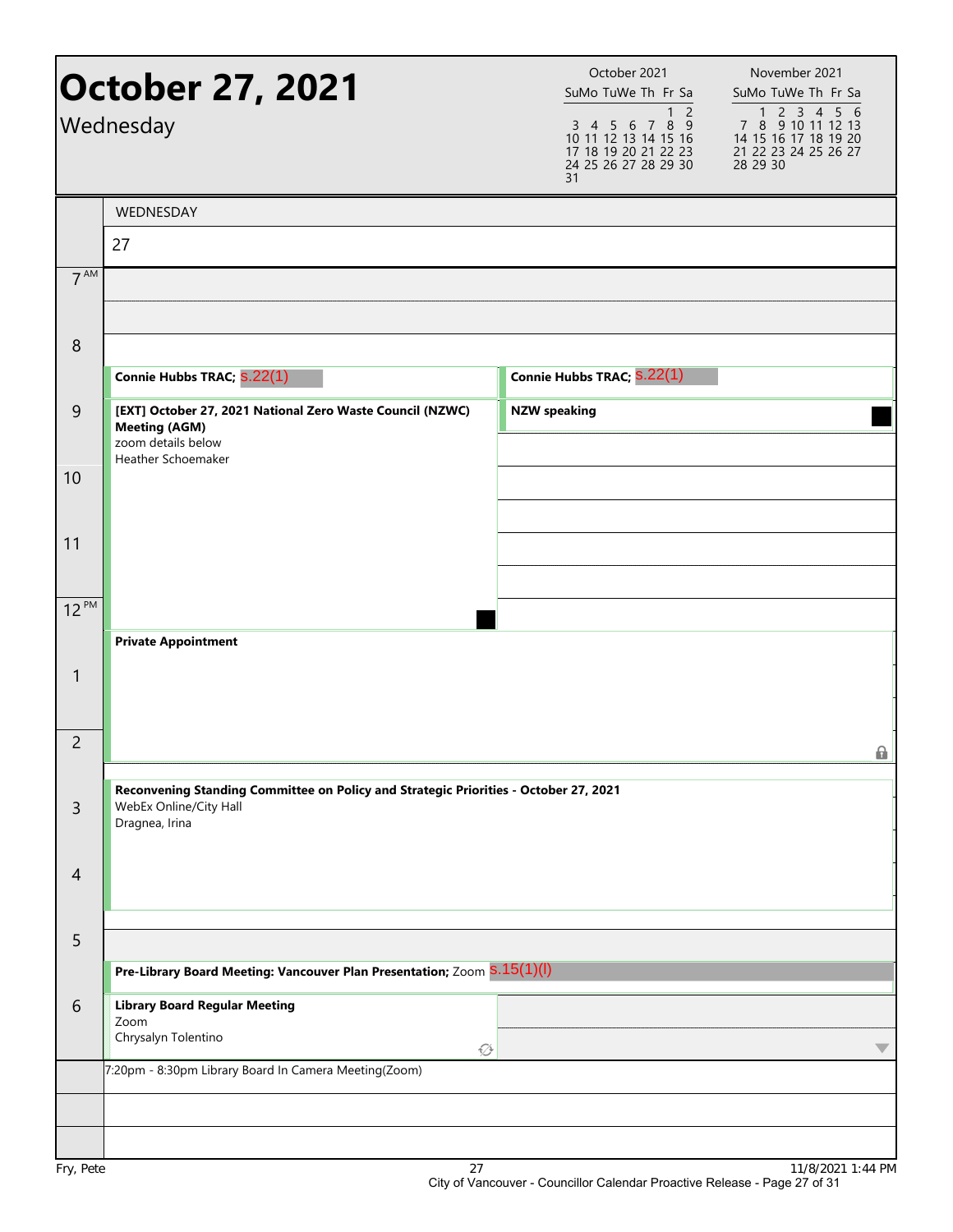| <b>October 28, 2021</b><br>Thursday |                                                              | October 2021<br>SuMo TuWe Th Fr Sa<br>$\overline{2}$<br>$\mathbf{1}$<br>3 4 5 6 7 8 9<br>10 11 12 13 14 15 16<br>17 18 19 20 21 22 23<br>24 25 26 27 28 29 30<br>31 | November 2021<br>SuMo TuWe Th Fr Sa<br>1 2 3 4 5 6<br>7 8 9 10 11 12 13<br>14 15 16 17 18 19 20<br>21 22 23 24 25 26 27<br>28 29 30 |                                                                      |
|-------------------------------------|--------------------------------------------------------------|---------------------------------------------------------------------------------------------------------------------------------------------------------------------|-------------------------------------------------------------------------------------------------------------------------------------|----------------------------------------------------------------------|
|                                     | <b>THURSDAY</b>                                              |                                                                                                                                                                     |                                                                                                                                     |                                                                      |
|                                     | 28                                                           |                                                                                                                                                                     |                                                                                                                                     |                                                                      |
| 7 <sup>AM</sup>                     |                                                              |                                                                                                                                                                     |                                                                                                                                     |                                                                      |
|                                     |                                                              |                                                                                                                                                                     |                                                                                                                                     |                                                                      |
| 8                                   |                                                              |                                                                                                                                                                     |                                                                                                                                     |                                                                      |
| 9                                   | 2021 Zero Waste Conference<br>http://www.zwc.ca/program/Page | <b>Conference Kickoff and Welcor</b>                                                                                                                                | <b>Opening Keynote - Unlocking</b><br>the Future                                                                                    |                                                                      |
|                                     |                                                              | <b>Innovation Showcase</b>                                                                                                                                          |                                                                                                                                     |                                                                      |
| 10                                  |                                                              | AGC agenda review ; Webex; Fr                                                                                                                                       | Keynote - Are We On Track to (                                                                                                      |                                                                      |
|                                     |                                                              |                                                                                                                                                                     |                                                                                                                                     |                                                                      |
| 11                                  |                                                              | <b>Keynote Responding Panel</b>                                                                                                                                     | <b>Private Appointment</b><br>⋒                                                                                                     |                                                                      |
|                                     |                                                              | <b>Leadership Across Canada</b>                                                                                                                                     |                                                                                                                                     |                                                                      |
| $12^{PM}$                           |                                                              | <b>Planning for a Better Future: B</b>                                                                                                                              | <b>TRAVIS PRASSAD CTV; Pender:</b>                                                                                                  |                                                                      |
|                                     |                                                              |                                                                                                                                                                     |                                                                                                                                     | <b>Embracing Change and</b><br><b>Circularity in Canadian Cities</b> |
| 1                                   |                                                              | <b>Metro Directors' Agenda Revie</b><br>Webex - Details Below                                                                                                       | <b>Networking Lunch</b>                                                                                                             |                                                                      |
|                                     |                                                              | Carr, Adriane<br>∅                                                                                                                                                  | <b>Keynote - Innovation and Investment</b>                                                                                          |                                                                      |
| 2                                   |                                                              | Is the Future of Food and<br><b>Circular Food Systems Found</b>                                                                                                     | <b>Kevin Griffin Sun</b>                                                                                                            |                                                                      |
|                                     |                                                              | <b>Reconvening Standing</b>                                                                                                                                         | <b>Innovation Showcase</b>                                                                                                          |                                                                      |
| 3                                   |                                                              | <b>Committee on Policy and</b><br><b>Strategic Priorities - October</b>                                                                                             |                                                                                                                                     |                                                                      |
|                                     |                                                              | 28, 2021<br>WebEx Online/City Hall<br>Dragnea, Irina                                                                                                                |                                                                                                                                     | Keynote - Adapt and Thrive - Embracing Humanity for Transform        |
| 4                                   |                                                              |                                                                                                                                                                     | <b>Achieving Planetary Health Through Human Health</b>                                                                              |                                                                      |
|                                     |                                                              |                                                                                                                                                                     | <b>Closing Keynote - Living in the Intertidal Zone</b>                                                                              |                                                                      |
| 5                                   |                                                              |                                                                                                                                                                     | <b>Closing Remarks and Networking Reception</b>                                                                                     |                                                                      |
|                                     |                                                              |                                                                                                                                                                     |                                                                                                                                     |                                                                      |
| 6                                   |                                                              |                                                                                                                                                                     |                                                                                                                                     |                                                                      |
|                                     |                                                              |                                                                                                                                                                     |                                                                                                                                     |                                                                      |
|                                     |                                                              |                                                                                                                                                                     |                                                                                                                                     |                                                                      |
|                                     |                                                              |                                                                                                                                                                     |                                                                                                                                     |                                                                      |
|                                     |                                                              | $\sim$                                                                                                                                                              |                                                                                                                                     | 11/0/0001 1:44 DM                                                    |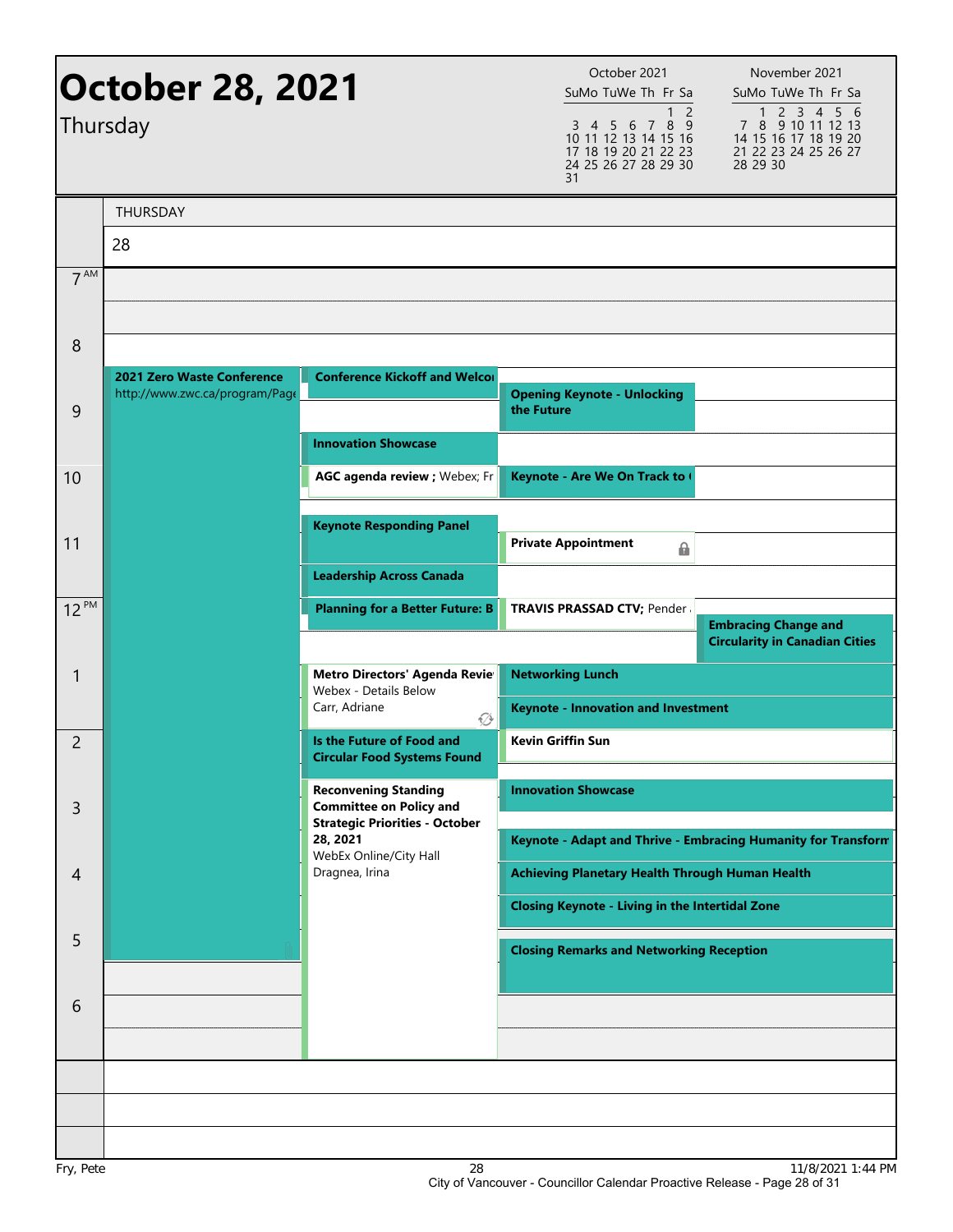| Friday          | <b>October 29, 2021</b>                                                                                           | October 2021<br>SuMo TuWe Th Fr Sa<br>$\overline{c}$<br>$\mathbf{1}$<br>3 4 5 6 7 8 9<br>10 11 12 13 14 15 16<br>17 18 19 20 21 22 23<br>24 25 26 27 28 29 30<br>31 | November 2021<br>SuMo TuWe Th Fr Sa<br>7 8 9 10 11 12 13<br>14 15 16 17 18 19 20<br>21 22 23 24 25 26 27<br>28 29 30 |
|-----------------|-------------------------------------------------------------------------------------------------------------------|---------------------------------------------------------------------------------------------------------------------------------------------------------------------|----------------------------------------------------------------------------------------------------------------------|
|                 | <b>FRIDAY</b>                                                                                                     |                                                                                                                                                                     |                                                                                                                      |
|                 | 29                                                                                                                |                                                                                                                                                                     |                                                                                                                      |
| 7 <sup>AM</sup> |                                                                                                                   |                                                                                                                                                                     |                                                                                                                      |
| $\,8\,$         |                                                                                                                   |                                                                                                                                                                     |                                                                                                                      |
|                 | <b>INTERVIEW: Becca Clarkson</b> ; S.22(1)                                                                        |                                                                                                                                                                     |                                                                                                                      |
| 9               | October 29, 2021 MV Board Meeting<br>MV Office (Metro Vancouver Boardroom, 28th Floor, 4730 Kingsway, Burnaby BC) |                                                                                                                                                                     |                                                                                                                      |
| 10              |                                                                                                                   |                                                                                                                                                                     |                                                                                                                      |
| 11              |                                                                                                                   |                                                                                                                                                                     |                                                                                                                      |
| $12^{PM}$       |                                                                                                                   |                                                                                                                                                                     |                                                                                                                      |
|                 |                                                                                                                   |                                                                                                                                                                     |                                                                                                                      |
| $\mathbf{1}$    |                                                                                                                   |                                                                                                                                                                     |                                                                                                                      |
| $\overline{c}$  |                                                                                                                   |                                                                                                                                                                     |                                                                                                                      |
|                 | <b>Private Appointment</b>                                                                                        |                                                                                                                                                                     | 0                                                                                                                    |
| $\overline{3}$  |                                                                                                                   |                                                                                                                                                                     |                                                                                                                      |
| $\overline{4}$  |                                                                                                                   |                                                                                                                                                                     |                                                                                                                      |
|                 |                                                                                                                   |                                                                                                                                                                     |                                                                                                                      |
| 5               |                                                                                                                   |                                                                                                                                                                     |                                                                                                                      |
|                 |                                                                                                                   |                                                                                                                                                                     |                                                                                                                      |
| 6               |                                                                                                                   |                                                                                                                                                                     |                                                                                                                      |
|                 |                                                                                                                   |                                                                                                                                                                     |                                                                                                                      |
|                 |                                                                                                                   |                                                                                                                                                                     |                                                                                                                      |
|                 |                                                                                                                   |                                                                                                                                                                     |                                                                                                                      |
|                 |                                                                                                                   |                                                                                                                                                                     |                                                                                                                      |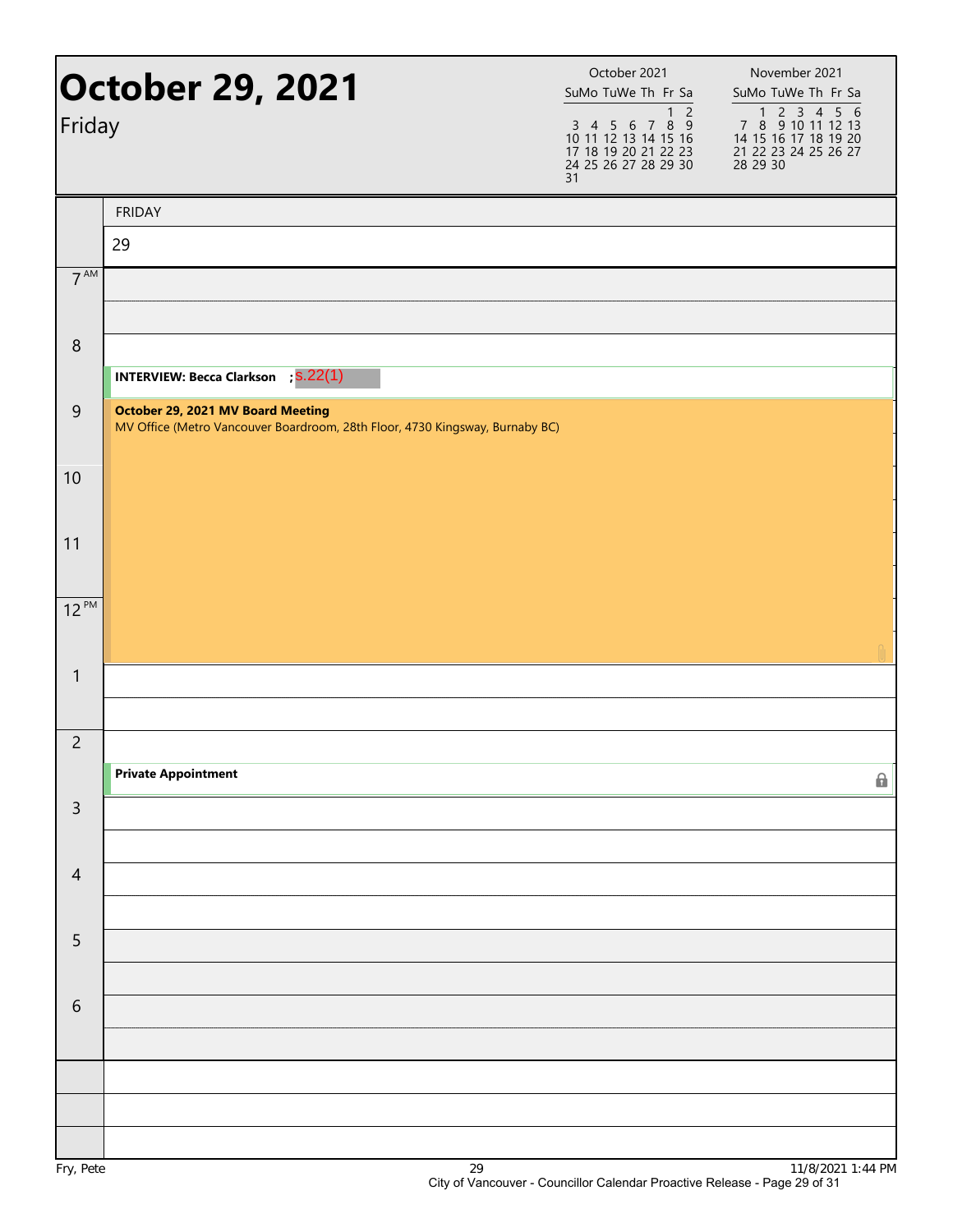| <b>October 30, 2021</b><br>Saturday |          | October 2021<br>SuMo TuWe Th Fr Sa<br>$\overline{2}$<br>$\mathbf{1}$<br>3 4 5 6 7 8 9<br>10 11 12 13 14 15 16<br>17 18 19 20 21 22 23<br>24 25 26 27 28 29 30<br>31 | November 2021<br>SuMo TuWe Th Fr Sa<br>7 8 9 10 11 12 13<br>14 15 16 17 18 19 20<br>21 22 23 24 25 26 27<br>28 29 30 |
|-------------------------------------|----------|---------------------------------------------------------------------------------------------------------------------------------------------------------------------|----------------------------------------------------------------------------------------------------------------------|
|                                     | SATURDAY |                                                                                                                                                                     |                                                                                                                      |
|                                     | 30       |                                                                                                                                                                     |                                                                                                                      |
| $7^{\text{AM}}$                     |          |                                                                                                                                                                     |                                                                                                                      |
| 8                                   |          |                                                                                                                                                                     |                                                                                                                      |
|                                     |          |                                                                                                                                                                     |                                                                                                                      |
| $\mathsf 9$                         |          |                                                                                                                                                                     |                                                                                                                      |
| 10                                  |          |                                                                                                                                                                     |                                                                                                                      |
| 11                                  |          |                                                                                                                                                                     |                                                                                                                      |
|                                     |          |                                                                                                                                                                     |                                                                                                                      |
| $12^{PM}$                           |          |                                                                                                                                                                     |                                                                                                                      |
| $\mathbf{1}$                        |          |                                                                                                                                                                     |                                                                                                                      |
|                                     |          |                                                                                                                                                                     |                                                                                                                      |
| $\overline{c}$                      |          |                                                                                                                                                                     |                                                                                                                      |
|                                     |          |                                                                                                                                                                     |                                                                                                                      |
| $\overline{3}$                      |          |                                                                                                                                                                     |                                                                                                                      |
| $\overline{4}$                      |          |                                                                                                                                                                     |                                                                                                                      |
|                                     |          |                                                                                                                                                                     |                                                                                                                      |
| 5                                   |          |                                                                                                                                                                     |                                                                                                                      |
|                                     |          |                                                                                                                                                                     |                                                                                                                      |
| $\sqrt{6}$                          |          |                                                                                                                                                                     |                                                                                                                      |
|                                     |          |                                                                                                                                                                     |                                                                                                                      |
|                                     |          |                                                                                                                                                                     |                                                                                                                      |
|                                     |          |                                                                                                                                                                     |                                                                                                                      |